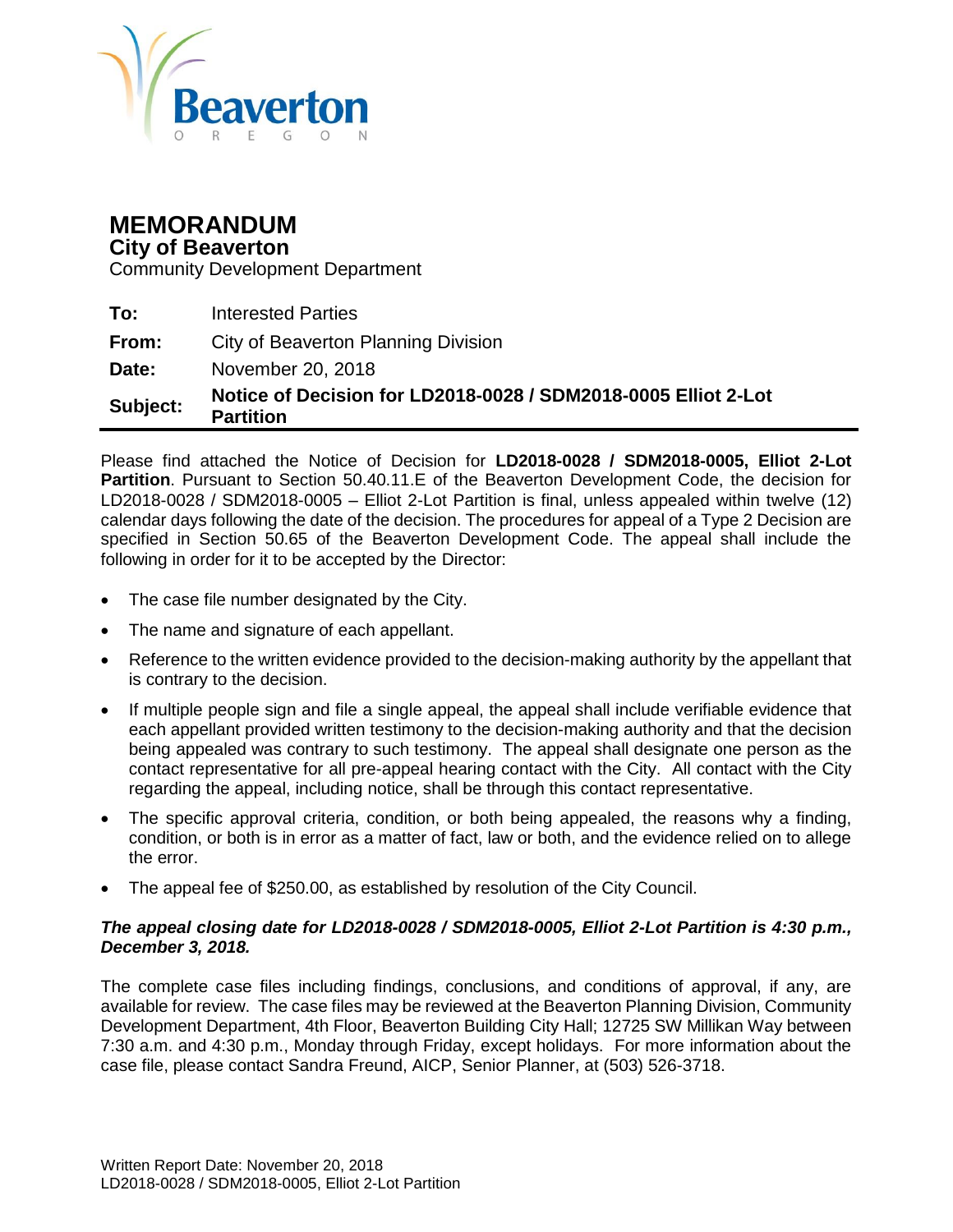

# **NOTICE OF DECISION**

| DATE:                                        | November 20, 2018                                                                                                                                                                                                                                                                                    |
|----------------------------------------------|------------------------------------------------------------------------------------------------------------------------------------------------------------------------------------------------------------------------------------------------------------------------------------------------------|
| TO:                                          | <b>All Interested Parties</b>                                                                                                                                                                                                                                                                        |
| FROM:                                        | Sandra Freund, AICP, Senior Planner                                                                                                                                                                                                                                                                  |
| PROPOSAL:                                    | LD2018-0028 / SDM2018-0005 - Elliot 2-Lot Partition and<br><b>Sidewalk Design Modification</b>                                                                                                                                                                                                       |
| <b>LOCATION:</b>                             | 10405 SW Davies Road<br>Tax Lot 01500 of Washington County Map 1S133BB                                                                                                                                                                                                                               |
| <b>SUMMARY:</b>                              | The applicant seeks approval of a Preliminary Partition for a<br>proposed two-lot partition of a residential property. The<br>applicant also proposes a Sidewalk Design Modification to<br>remove the required planter strip and allow the sidewalk to<br>remain in its current curb tight location. |
| APPLICANT/<br><b>PROPERTY OWNER:</b>         | <b>Steve and Leslie Elliot</b><br>10405 SW Davies Road<br>Beaverton, OR 97008                                                                                                                                                                                                                        |
| <b>APPLICANT'S</b><br><b>REPRESENTATIVE:</b> | Ztec Engineering, Inc.<br>Attn: John Middleton<br>3880 SE 8 <sup>th</sup> Avenue, Suite 280<br>Portland, OR 97202                                                                                                                                                                                    |
| <b>APPLICABLE</b><br><b>CRITERIA:</b>        | Facilities Review, Section 40.03<br>Land Division - Preliminary Partition, Section 40.45.15.4.C<br>Sidewalk Design Modification, Section 40.58.15.C                                                                                                                                                  |
| <b>DECISION:</b>                             | APPROVAL of LD2018-0028 / SDM2018-0005 - Elliot 2-<br>Lot Partition and Sidewalk Design Modification, subject<br>to conditions identified at the end of this report.                                                                                                                                 |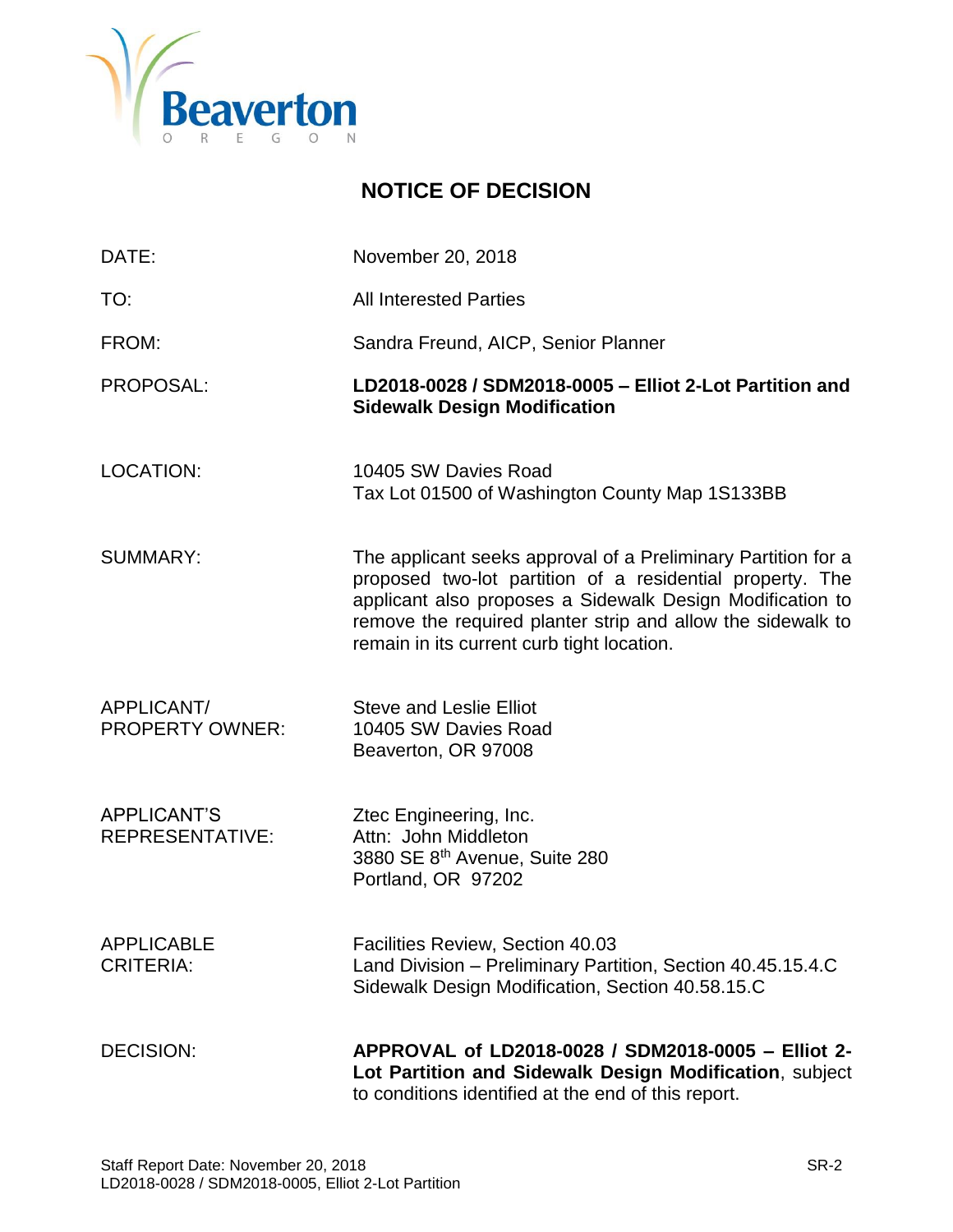**Exhibit 1.1**

# **VICINITY MAP**

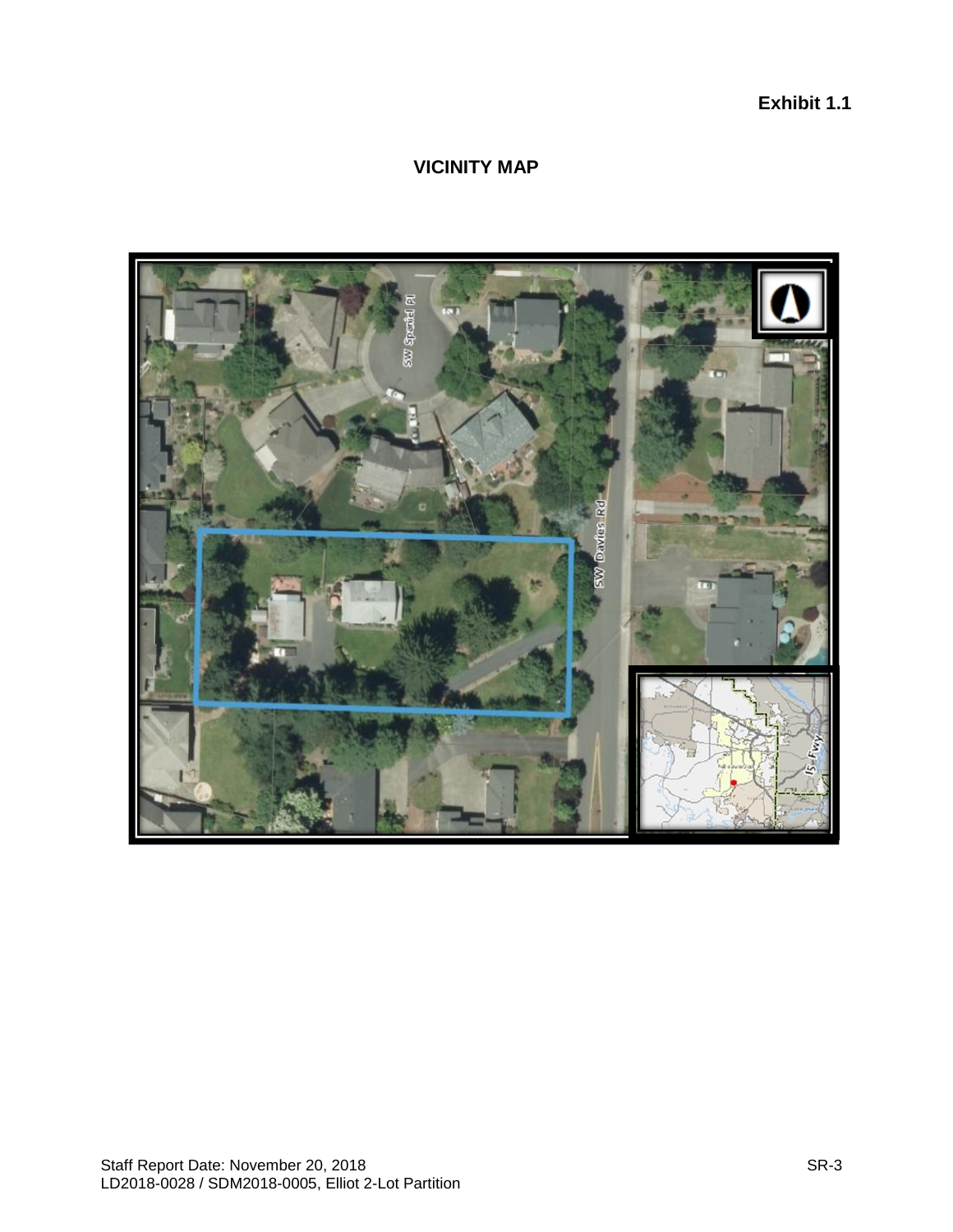**Exhibit 1.2**



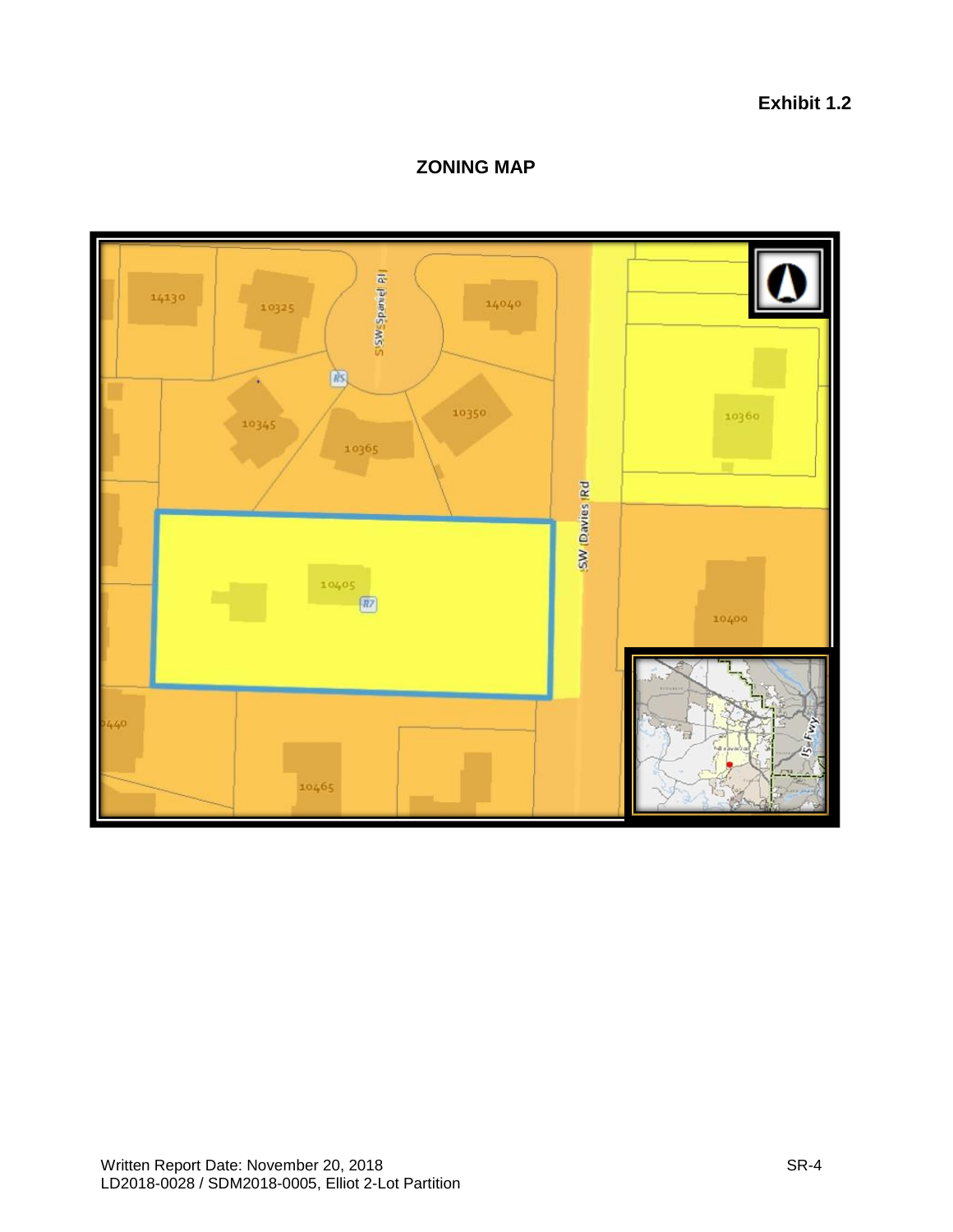# **BACKGROUND FACTS**

# **Key Application Dates**

| <b>Application</b>          |               | Submittal Date Deemed Complete | $120$ -Day*      | $365 - Day**$           |
|-----------------------------|---------------|--------------------------------|------------------|-------------------------|
| LD2018-0028<br>SDM2018-0005 | July 17, 2018 | October 10, 2018               | February 7, 2019 | <b>October 10, 2019</b> |

\*Pursuant to Section 50.25.9 of the Beaverton Development Code this is the latest date, with a continuance, by which a final written decision on the proposal can be made.

\*\*Pursuant to ORS 227.178(5), the total of all extensions may not exceed 365 calendar days from the date the application was deemed complete. This is the latest date by which a final written decision on the proposal can be made.

#### **Existing Conditions Table**

| Zoning                               | <b>R7 Urban Standard Density</b>                                                                                                                                 |                                                                                                                                                     |  |
|--------------------------------------|------------------------------------------------------------------------------------------------------------------------------------------------------------------|-----------------------------------------------------------------------------------------------------------------------------------------------------|--|
| <b>Current</b><br><b>Development</b> | <b>Single Family Residential</b>                                                                                                                                 |                                                                                                                                                     |  |
| <b>Site Size</b>                     | 0.98 acres                                                                                                                                                       |                                                                                                                                                     |  |
| <b>NAC</b>                           | South Beaverton                                                                                                                                                  |                                                                                                                                                     |  |
| <b>Surrounding</b><br><b>Uses</b>    | Zoning:<br>North: Urban Standard Density (R5)<br>South: Urban Standard Density (R5)<br>Urban Standard Density (R5)<br>East:<br>West: Urban Standard Density (R5) | Uses:<br>North: Single Family Residential<br>South: Single Family Residential<br>East: Single Family Residential<br>West: Single Family Residential |  |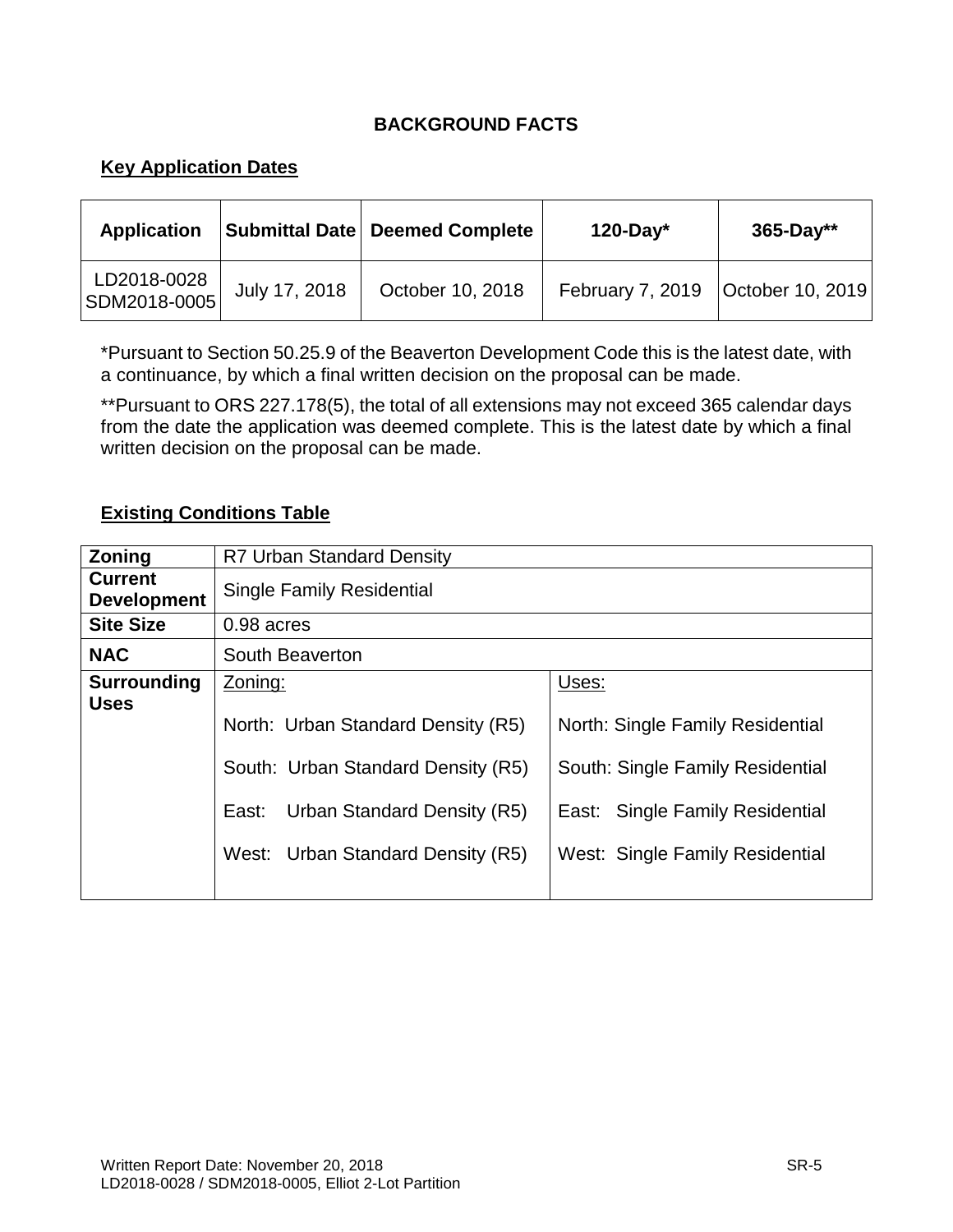# **TABLE OF CONTENTS**

| <b>ATTACHMENTS</b>                                                     | <b>PAGE NO.</b>   |
|------------------------------------------------------------------------|-------------------|
|                                                                        |                   |
| <b>Attachment A:</b>                                                   |                   |
| <b>Facilities Review Committee Technical Review and Recommendation</b> | <b>FR1-8</b>      |
|                                                                        |                   |
| Attachment B: LD2018-0028                                              |                   |
| <b>Land Division - Preliminary Partition</b>                           | $LD1-4$           |
|                                                                        |                   |
| Attachment C: SDM2018-0005                                             |                   |
| <b>Sidewalk Design Modification</b>                                    | <b>SDM1-4</b>     |
|                                                                        |                   |
| <b>Attachment D:</b>                                                   |                   |
| <b>Proposed Conditions of Approval</b>                                 | COA1-6            |
|                                                                        |                   |
| <b>Exhibit 1: Exhibits by City Staff</b>                               |                   |
| <b>Exhibit 1.1 - Vicinity Map</b>                                      | SR4-SR5           |
| Exhibit 1.2 - Zoning Map                                               |                   |
|                                                                        |                   |
| <b>Exhibit 2: Exhibits by Applicant</b>                                | Combined          |
| <b>Exhibit 2.1 - Applicant Materials</b>                               | materials package |
|                                                                        |                   |
| <b>Exhibit 3: Public Testimony / Comments</b>                          |                   |
| None Received                                                          | Exhibits by #     |
|                                                                        |                   |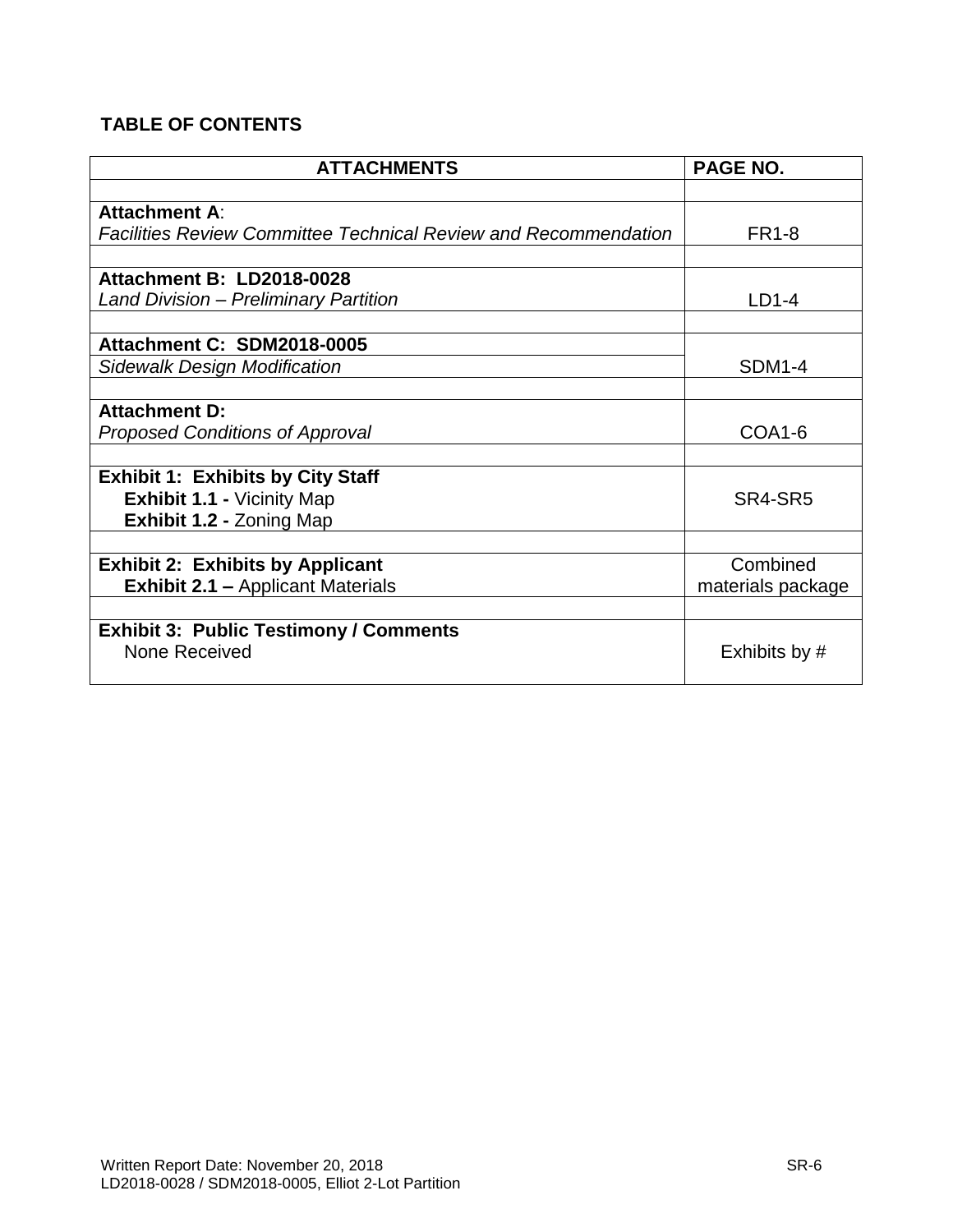#### **FACILITIES REVIEW COMMITTEE TECHNICAL REVIEW AND RECOMMENDATIONS Elliot 2-Lot Partition LD2018-0028 / SDM2018-0005**

#### **Project Summary**

The applicant requests Preliminary Partition approval for a proposed residential two-lot partition with Sidewalk Design Modification. The site is currently developed with one single family home, and is located at 10405 SW Davies Road.

#### **Section 40.03 Facilities Review Committee:**

The Facilities Review Committee has conducted a technical review of the application in accordance with the criteria contained in Section 40.03 of the Development Code. The Committee's findings and recommended conditions of approval are provided to the decisionmaking authority. As they will appear in the Staff Report, the Facilities Review Conditions may be re-numbered and placed in different order.

The decision-making authority will determine whether the application as presented meets the Facilities Review approval criteria for the subject application and may choose to adopt, not adopt, or modify the Committee's findings, below.

**The Facilities Review Committee Criteria for Approval will be reviewed for all criteria that are applicable to the submitted applications as identified below:**

 **All twelve (12) criteria are applicable to the submitted Land Division (Preliminary Partition) application as submitted.**

#### *A. All critical facilities and services related to the development have, or can be improved to have, adequate capacity to serve the proposal at the time of its completion.*

Chapter 90 of the Development Code defines "critical facilities" to be services that include public water, public sanitary sewer, storm water drainage and retention, transportation, and fire protection. The Committee finds that the proposal includes necessary on-site and off-site connections and improvements to public water, public sanitary sewer and storm water drainage facilities.

#### *Public Water*

Water service will be provided by the City of Beaverton. There is an existing 8-inch water line within the SW Davies Road right-of-way, with a lateral line serving the existing dwelling on Lot 1. An additional connection to the existing public water line in SW Davies Road is proposed for Lot 2. Adequate capacity exists to serve the proposed development.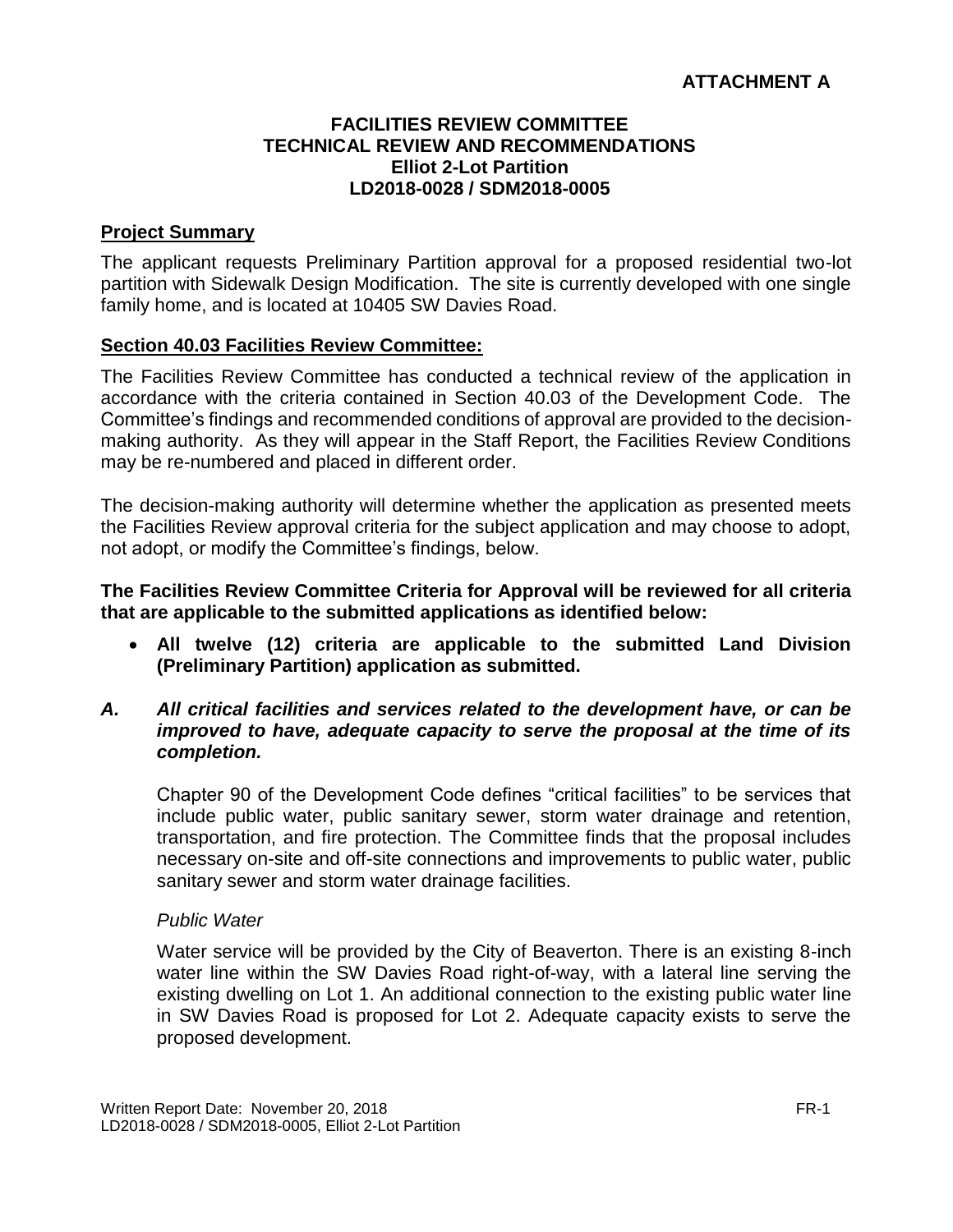# *Public Sanitary Sewer*

Sanitary sewer service will be provided by the City of Beaverton. Parcel 1, containing the existing residence is currently served by an existing septic system. The applicant proposes decommissioning the septic system, and connecting the existing dwelling to an existing sewer lateral within a 20-foot wide public utility easement (P.U.E.) adjacent to the subject property along its northwestern property line. Lot 2 can be served by an existing sewer line located in SW Davies Road, which can be extended to serve the site. Adequate capacity exists to serve the proposed development.

#### *Stormwater*

The applicant proposes constructing a 595 square foot storm water management facility within proposed Tract A, with overflow to the public storm system. The applicant intends to retrofit the decommissioned 1,000-gallon septic tank and reuse for storm water collection from the existing home with a 6-inch storm water overflow pipe to connect to the surface storm water management facility. The applicant proposes a stormwater facility (Tract A) at the southeastern portion of the subject property adjacent to SW Davies Road. Adequate capacity exists to serve the proposed development.

#### *Access*

The subject site has direct access to SW Davies Road, a 2-lane Collector. The proposed Lots will be accessed from the public street system via the existing driveway, which will need to be reconstructed to meet ADA standards. The existing driveway will be placed in a tract for the portion that serves both proposed lots. The applicant has shown how additional widening of the driveway is possible to accommodate future intensification of the site to meet minimum density.

Per the Engineering Design Manual (EDM) a 6.25 foot right-of-way dedication will be necessary along the property frontage (along SW Davies Road) in order to meet the 31 foot right-of-way from centerline requirement for a 2-lane Collector. This dedication shall occur on the final plat and is conditioned as such. The existing curb-tight sidewalk is 5-feet wide, and proposed to remain as is. The applicant has applied for a Sidewalk Design Modification (SDM2018-0005) which will address sidewalk design requirements. The applicant has proposed undergrounding all utilities, in accordance with Section 60.65 of the Beaverton Development Code. Lastly, per the City Transportation Engineer, the applicant will be required to show Option C street lighting that meets the Engineering Design Manual street lighting standards for Collector streets.

The proposed two lot partition does not generate enough trips to warrant a Traffic Impact Analysis which is required when a total of 300 new daily trips are proposed by a development.

#### *Fire Protection*

Fire protection will be provided to the site by Tualatin Valley Fire and Rescue Department (TVF&R). TVF&R has no comments or conditions for the proposal.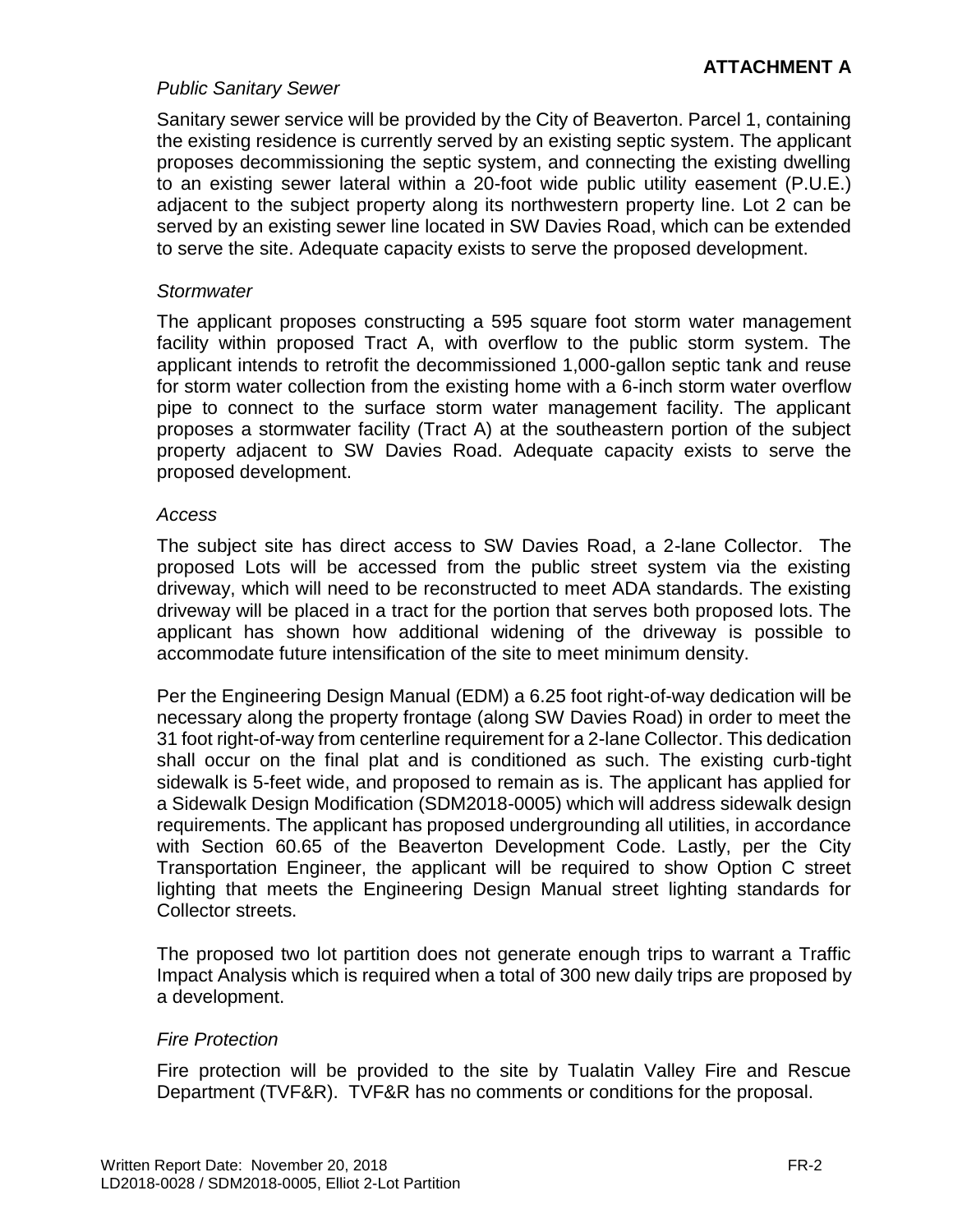The Committee finds that the proposed development will provide the required critical facilities, as conditioned. Therefore, the Committee finds the proposal meets the criterion for approval.

**FINDING: Therefore, the Committee finds that by meeting the conditions of approval, the proposal meets the criterion.** 

*B. Essential facilities and services are available, or can be made available, with adequate capacity to serve the development prior to occupancy. In lieu of providing essential facilities and services, a specific plan may be approved if it adequately demonstrates that essential facilities, services, or both will be provided to serve the proposed development within five years of occupancy.*

Chapter 90 of the Development Code defines "essential facilities" to be services that include schools, transit improvements, police protection, and pedestrian and bicycle facilities in the public right-of-way. The applicant's plans and materials were forwarded to City Transportation staff and City Police Department.

The proposed additional lot will not significantly impact the capacity of Beaverton School District. BSD has been routed the application and has provided no comment.

The site will continue be served by the Tualatin Hills Park and Recreation District (THPRD).

Dedication of additional right-of-way along SW Davies Road is required to provide the necessary 31 foot width from centerline, as required per the Engineering Design Manual (EDM). The applicant will need to show the dedication at the time of final land division application.

The City of Beaverton Police will continue to serve the development site.

Tri-Met will serve the development site. The site is most directly served by the 92 – South Beaverton Express bus, which runs along SW Brockman, north of the subject property. The bus stop for Bus 92 is approximately 3,700 feet to the north of the subject site located at SW Davies Road and SW Brockman; and approximately 665 feet to the south, at the intersection of SW Davies and SW Scholls Ferry Road.

#### **FINDING: Therefore, the Committee finds the proposal meets the criterion.**

*C. The proposal is consistent with all applicable provisions of Chapter 20 (Land Uses) unless the applicable provisions are modified by means of one or more applications which shall be already approved or which shall be considered concurrently with the subject proposal.*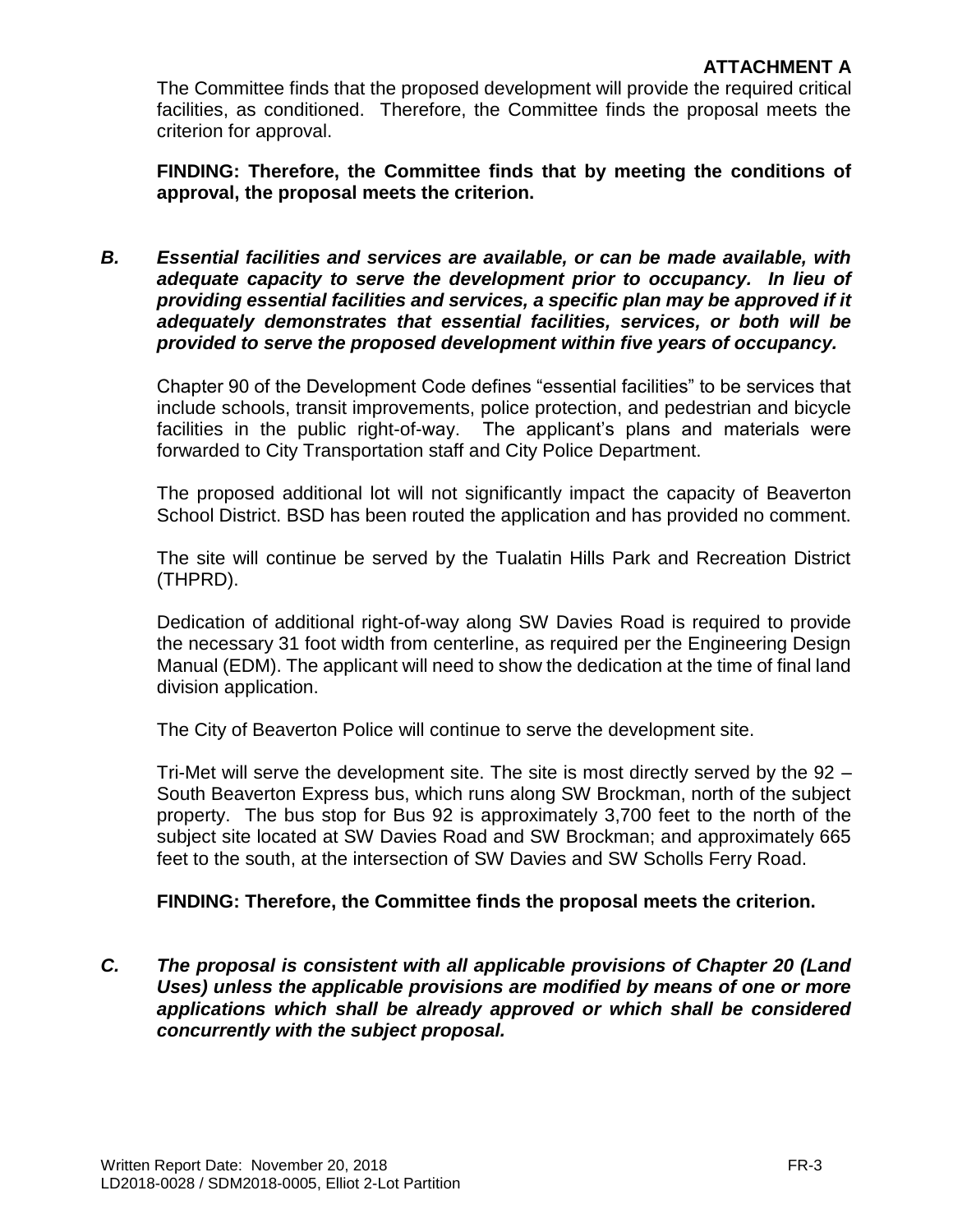Staff cites the Code Conformance Analysis chart at the end of this report, which evaluates the project as it relates the applicable Code requirements of Chapter 20 for the Urban Standard Density (R7) zone as applicable to the above mentioned criteria. As demonstrated on the chart, the development proposal meets all applicable standards of the R7 zone.

#### *FINDING: Therefore, the Committee finds that the proposal meets the criterion.*

*D. The proposed development is consistent with all applicable provisions of Chapter 60 (Special Requirements) and all improvements, dedications, or both, as required by the applicable provisions of Chapter 60 (Special Requirements), are provided or can be provided in rough proportion to the identified impact(s) of the proposal.*

*The Committee cites the Code Conformance Analysis chart at the end of this report, which evaluates the proposal as it relates to the applicable Code requirements of Chapter 60, in response to the above mentioned criteria. Staff will provide findings for the applicable Land Division criteria within the applicable section of the staff report. As demonstrated in the code conformance analysis chart the proposal meets all applicable sections of Chapter 60.*

**FINDING: Therefore, the Committee finds that by meeting the conditions of approval the proposal meets the criterion.** 

*E. Adequate means are provided or can be provided to ensure continued periodic maintenance and necessary normal replacement of the following private common facilities and areas, as applicable: drainage ditches, roads and other improved rights-of-way, structures, recreation facilities, landscaping, fill and excavation areas, screening and fencing, ground cover, garbage and recycling storage areas and other facilities not subject to maintenance by the City or other public agency.*

The proposal will create two (2) lots, a shared access, and storm water tract (Tract A). The maintenance responsibilities for Tract A will be shared between the two property owners. The outlet of the proposed stormwater management facility proposed in Tract A will be the maintenance responsibility of the City of Beaverton, upon acceptance of the public infrastructure. The property owner will remain responsible for the maintenance of all on-site facilities until the future lot(s) are developed. At that time, all property owners will enter into a Shared Driveway Maintenance Agreement outlining the maintenance and landscaping responsibilities for each property owner.

**FINDING: Therefore, the Committee finds that the proposal meets the criterion.**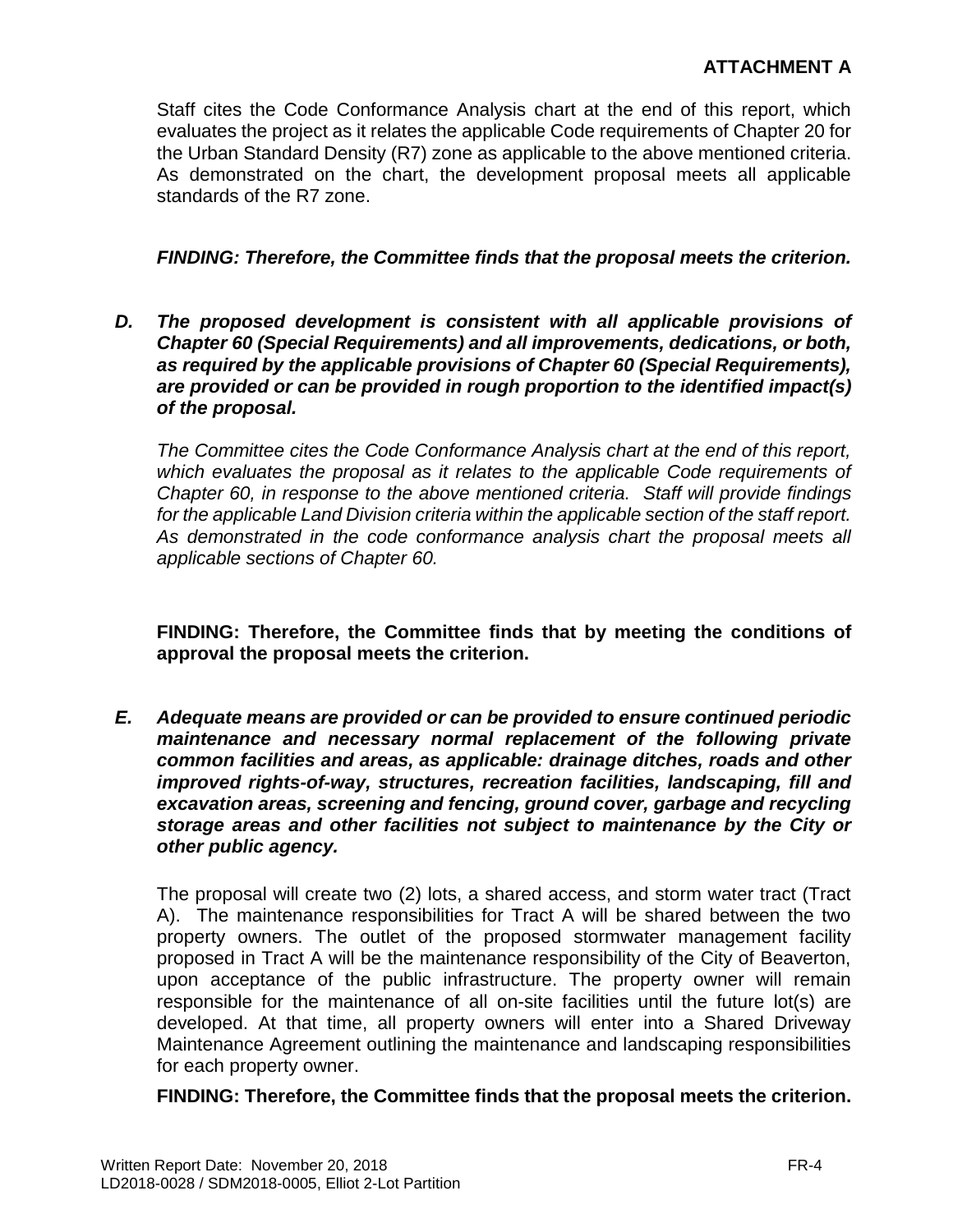# *F. There are safe and efficient vehicular and pedestrian circulation patterns within the boundaries of the development.*

The applicant proposes to use the existing sidewalk for pedestrian circulation, as well as the shared driveway for vehicular access. The proposed pedestrian circulation system connects all parts of the development in a safe, efficient, and direct manner. Staff refers to the findings under criterion D to ensure safe and efficient vehicular and pedestrian circulation.

**FINDING: Therefore, the Committee finds that the criterion is not applicable.** 

#### *G. The development's on-site vehicular and pedestrian circulation systems connect to the surrounding circulation systems in a safe, efficient, and direct manner.*

The applicant does not propose modifications to existing vehicular and pedestrian circulation patterns at this time. The existing sidewalk is a straight, curb tight pedestrian walkway along SW Davies Road, and the proposed shared driveway is currently accessed in the center of the property from SW Davies Road. Staff cites the findings under criterion D. The site's vehicular and pedestrian circulation system connects in a safe and efficient manner.

**FINDING: Therefore, the Committee finds that the criterion is met.** 

#### *H. Structures and public facilities serving the development site are designed in accordance with adopted City codes and standards and provide adequate fire protection, including, but not limited to, fire flow.*

The applicant does not proposed any structures or new public facilities. Review through the City's Site Development process will ensure that the proposed stormwater facility will meet public standards. TVF&R has reviewed the proposal and has no comments or conditions.

**FINDING: Therefore, the Committee finds that the criterion is met.**

#### *I. Structures and public facilities serving the development site are designed in accordance with adopted City codes and standards and provide adequate protection from hazardous conditions due to inadequate, substandard or illdesigned development.*

The Conditions of Approval stated herein, provide requirements of the applicant to obtain Site Development and Building Permits from the City, to ensure that structures and public facilities will be designed and built in accordance to the applicable codes and standards.

**FINDING: Therefore, staff finds that by satisfying the conditions of approval, the proposal meets the criterion for approval.**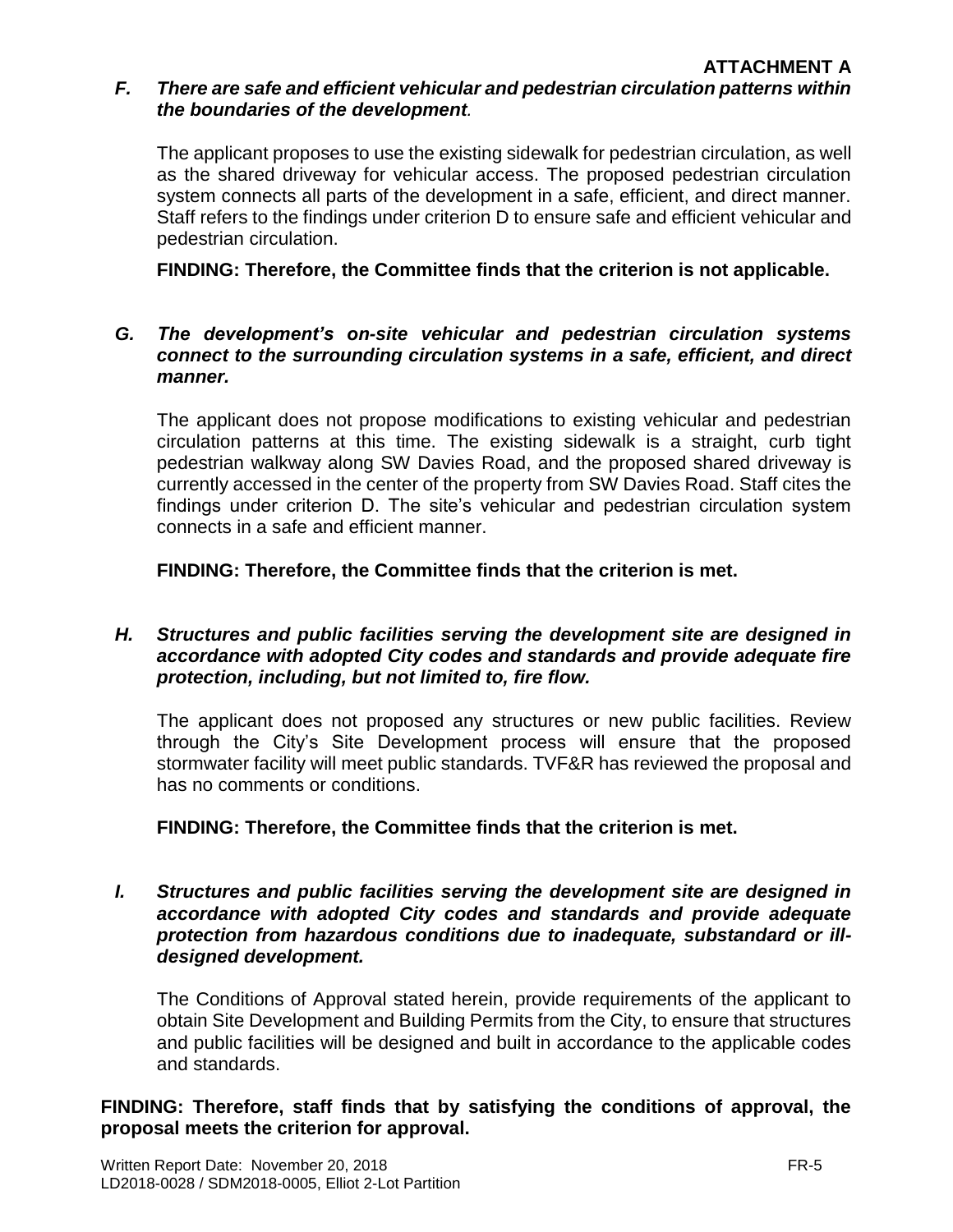*J. Grading and contouring of the development site is designed to accommodate the proposed use and to mitigate adverse effect(s) on neighboring properties, public right-of-way, surface drainage, water storage facilities, and the public storm drainage system.*

The applicant has indicated grading and contouring, at the time of future development, will take place in order to accommodate the construction of a rain garden. The proposed grading will not have an adverse impact on the adjacent neighboring properties.

**FINDING: Therefore, the Committee finds that the criterion is met.**

#### *K. Access and facilities for physically handicapped people are incorporated into the development site and building design, with particular attention to providing continuous, uninterrupted access routes.*

*The applicant will be required to meet all applicable accessibility standards of the International Building Code, Fire Code and other standards as required by the American Disabilities Act (ADA). Conformance with the technical design standards for Code accessibility requirements are to be shown on the approved construction plans associated with Site Development and Building Permit approvals.* 

**FINDING: Therefore, the Committee finds that the criterion is met.**

#### *L. The proposal contains all applicable application submittal requirements as specified in Section 50.25.1 of the Development Code.*

The applicant submitted the land use applications on July 17, 2018 and was deemed complete on October 10, 2018. In review of the materials during the application review process, the Committee finds that all applicable application submittal requirements, as identified in Section 50.25.1 are contained within this proposal.

#### **FINDING: Therefore, the Committee finds the proposal meets the criterion for approval.**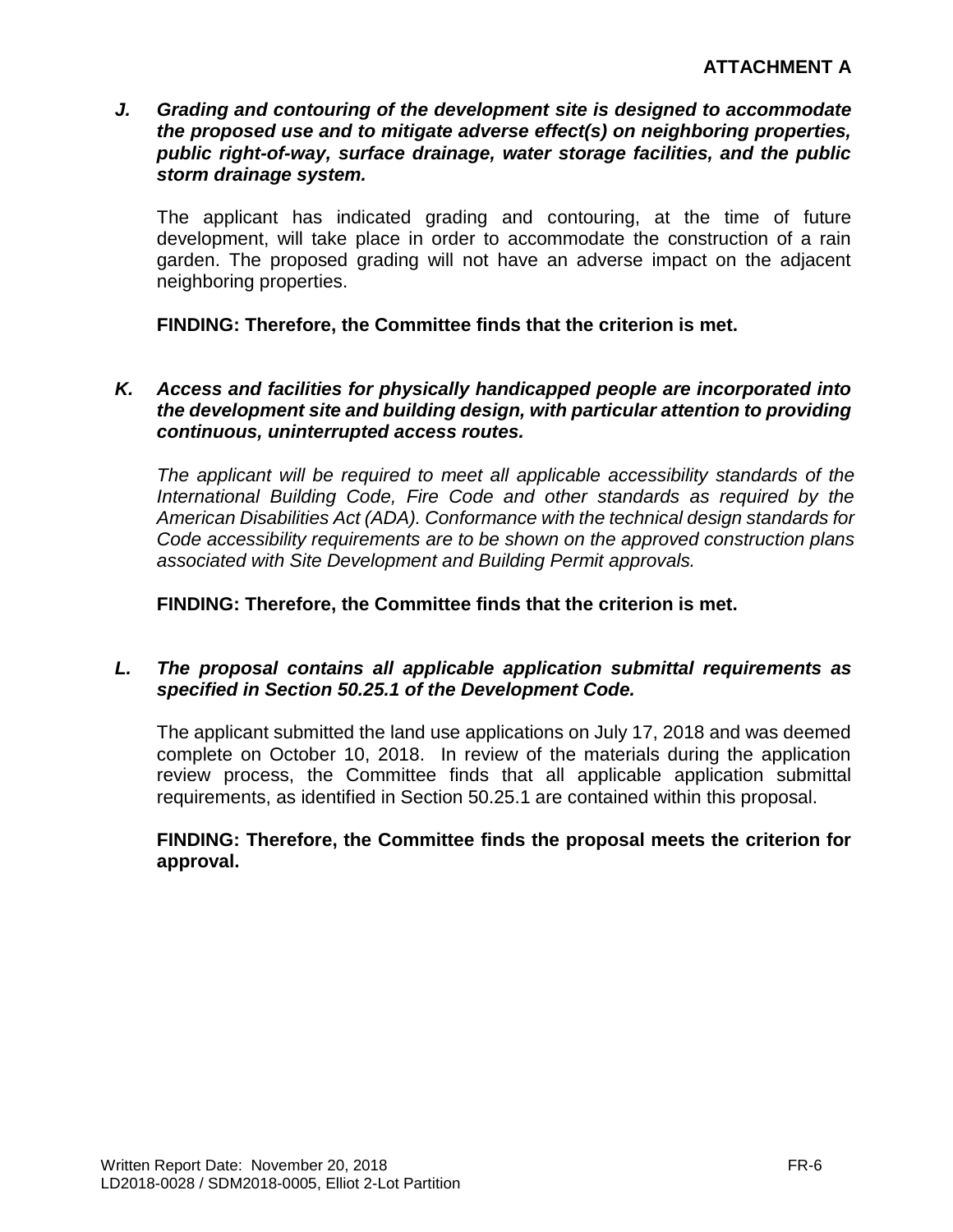# **Code Conformance Analysis Chapter 20 Use and Site Development Requirements Urban Standard Density (R7) Zoning District**

| <b>CODE STANDARD</b>                                      | <b>CODE REQUIREMENT</b>                | <b>PROJECT PROPOSAL</b>                                                                                                          | <b>MEETS</b><br>CODE? |
|-----------------------------------------------------------|----------------------------------------|----------------------------------------------------------------------------------------------------------------------------------|-----------------------|
|                                                           | Development Code Section 20.20.20 (R7) |                                                                                                                                  |                       |
| Use                                                       | No Uses Proposed                       | No Uses Proposed                                                                                                                 | N/A                   |
|                                                           | Development Code Section 20.20.15 (R7) |                                                                                                                                  |                       |
| Minimum Lot Area                                          | 7,000 square feet                      | Lot 1: $28,323$ square feet<br>Lot $2: 7,560$ square feet                                                                        | Yes                   |
| Minimum Corner Lot<br><b>Dimensions</b><br>Width<br>Depth | none<br>none                           | n/a<br>n/a                                                                                                                       | N/A                   |
| Yard<br><b>Setbacks</b><br>Front<br>Side<br>Rear          | 17 feet<br>$5$ feet<br>25 feet         | Parcel 1:<br>Front: 17 feet<br>Side:<br>5 feet<br>Rear: 25 feet<br>Parcel 2:<br>Front: 17 feet<br>Side: 10 feet<br>Rear: 25 feet | Yes                   |
| Maximum Building<br>Height                                | 35 feet                                | No structures are proposed at<br>this time.                                                                                      | N/A                   |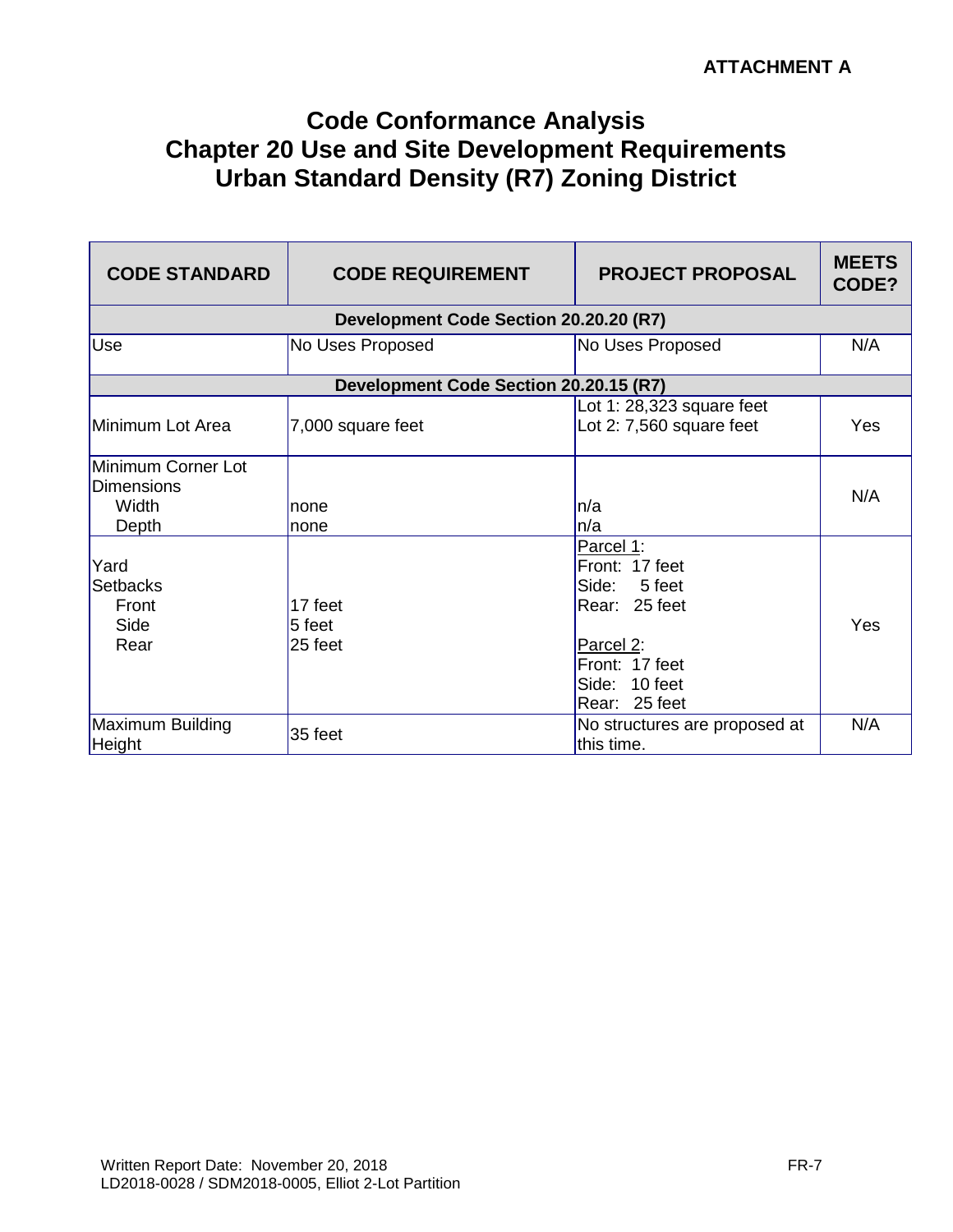# **Chapter 60 Special Requirements**

| <b>CODE</b><br><b>STANDARD</b>                                            | <b>CODE REQUIREMENT</b>                                                                                                                                                                            | <b>PROJECT PROPOSAL</b>                                                                                                                                                                        | <b>MEETS</b><br>CODE?            |  |
|---------------------------------------------------------------------------|----------------------------------------------------------------------------------------------------------------------------------------------------------------------------------------------------|------------------------------------------------------------------------------------------------------------------------------------------------------------------------------------------------|----------------------------------|--|
|                                                                           | <b>Development Code Section 60.05</b>                                                                                                                                                              |                                                                                                                                                                                                |                                  |  |
| Design Review Principles,<br>Standards, and<br>Guidelines                 | Requirements for new development<br>and redevelopment.                                                                                                                                             | The proposal is not subject to<br>Design Review.                                                                                                                                               | N/A                              |  |
|                                                                           | <b>Development Code Section 60.12</b>                                                                                                                                                              |                                                                                                                                                                                                |                                  |  |
| <b>Habitat Friendly and Low</b><br><b>Impact Development</b><br>Practices | Optional program offering various<br>credits available for use of specific<br><b>Habitat Friendly or Low Impact</b><br>Development techniques.                                                     | No Habitat Friendly or Low<br>Impact Development techniques<br>are proposed.                                                                                                                   | N/A                              |  |
|                                                                           | Development Code Section 60.15 - Land Division Standards                                                                                                                                           |                                                                                                                                                                                                |                                  |  |
| <b>Land Division Standards</b>                                            | Standards pertaining to Land<br><b>Divisions</b>                                                                                                                                                   | A Land Division-Preliminary<br>Partition application has been<br>applied for.                                                                                                                  | <b>See LD</b><br><b>Findings</b> |  |
|                                                                           | Development Code Section 60.30 - Off-Street Parking                                                                                                                                                |                                                                                                                                                                                                |                                  |  |
| Off-street motor<br>vehicle parking<br>Parking Zone A and B               | Detached Dwelling Units require 1<br>parking space per unit.                                                                                                                                       | The existing dwelling unit will<br>have at minimum one (1) parking<br>space.                                                                                                                   |                                  |  |
| <b>Required Bicycle Parking</b>                                           | No required bicycle parking for<br>Detached dwelling units.                                                                                                                                        | Future home construction on<br>Parcel 2 will be evaluated for<br>conformance with minimum<br>parking standards at the time of<br>building permit.                                              | N/A                              |  |
|                                                                           | <b>Development Code Section 60.55 - Transportation</b>                                                                                                                                             |                                                                                                                                                                                                |                                  |  |
| <b>Transportation Facilities</b>                                          | Regulations pertaining to the<br>construction or reconstruction of<br>transportation facilities.                                                                                                   | <b>Refer to Facilities Review</b><br>Committee findings herein.                                                                                                                                | <b>Yes-with</b><br><b>COA</b>    |  |
| <b>Development Code Section 60.60</b>                                     |                                                                                                                                                                                                    |                                                                                                                                                                                                |                                  |  |
| Trees & Vegetation                                                        | Regulations pertaining to the<br>removal and preservation of trees.                                                                                                                                | No trees are proposed to be<br>removed with this partition<br>application.                                                                                                                     | N/A                              |  |
| <b>Development Code Section 60.65</b>                                     |                                                                                                                                                                                                    |                                                                                                                                                                                                |                                  |  |
| <b>Utility Undergrounding</b>                                             | All existing overhead utilities and any<br>new utility service lines within the<br>project and along any existing<br>frontage, except high voltage lines<br>(>57kV) must be placed<br>underground. | To ensure the proposal meets<br>requirements of this section,<br>staff recommends a condition<br>requiring the completion of<br>undergrounding prior to<br>issuance of occupancy<br>permit(s). | <b>Yes-with</b><br><b>COA</b>    |  |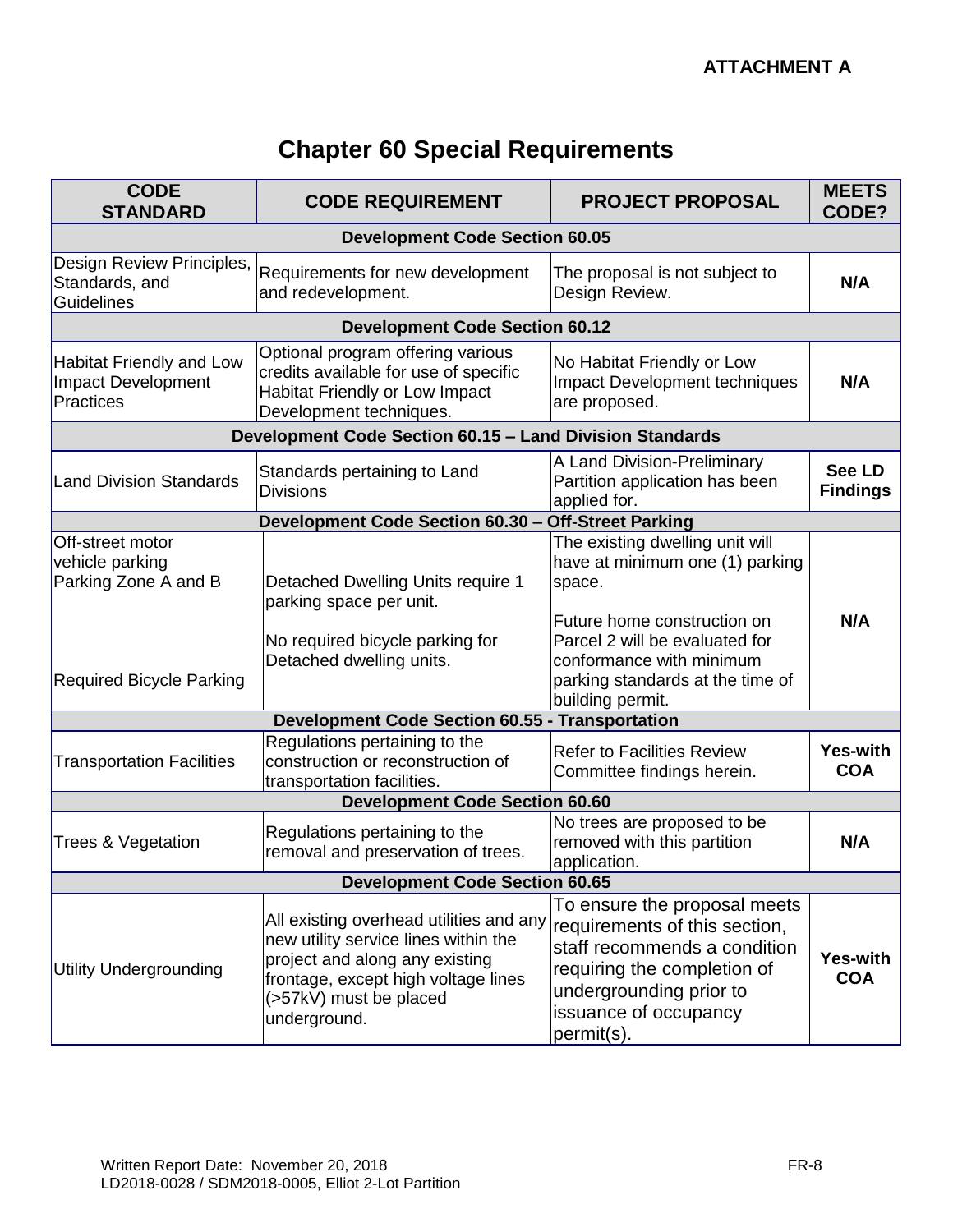#### **ANALYSIS AND FINDINGS FOR LAND DIVISION-PRELIMINARY PARTITION APPROVAL Elliot 2-Lot Partition LD2018-0028**

## **Section 40.45.05 Land Division Applications; Purpose**

*The purpose of the Land Division applications is to establish regulations, procedures, and standards for the division or reconfiguration of land within the City of Beaverton.* 

# **Section 40.45.15.4.C Approval Criteria**

*In order to approve a Preliminary Partition application, the decision making authority shall make*  findings of fact based on evidence provided by the applicant demonstrating that all the following *criteria are satisfied:*

1. The application satisfies the threshold requirements for a Preliminary Partition *application. If the parent parcel is subject to a pending Legal Lot Determination under Section 40.47., further division of the parent parcel shall not proceed until all of the provisions of Section 40.47.15.1.C. have been met.*

The applicant proposes to divide one parcel into two parcels, therefore meeting the threshold for a Preliminary Partition below.

1. *The creation of up to and including three (3) new parcels from at least one (1) lot of record (parent parcel) in one (1) calendar year.*

**Therefore, staff finds that the proposal meets the criterion for approval.**

*2. All City application fees related to the application under consideration by the decision making authority have been submitted.*

The applicant has paid the required application fee for a Preliminary Partition application.

# **Therefore, staff find that the proposal meets the criterion for approval.**

#### *3. The proposed development does not conflict with any existing City approval, except the City may modify prior approvals through the partition process to comply with current Code standards and requirements.*

The original plat was recorded on September 12, 1888 as the Millard and Vanchuyver Tract. The existing residence was constructed circa 1912. Staff has researched and found no prior land use approvals.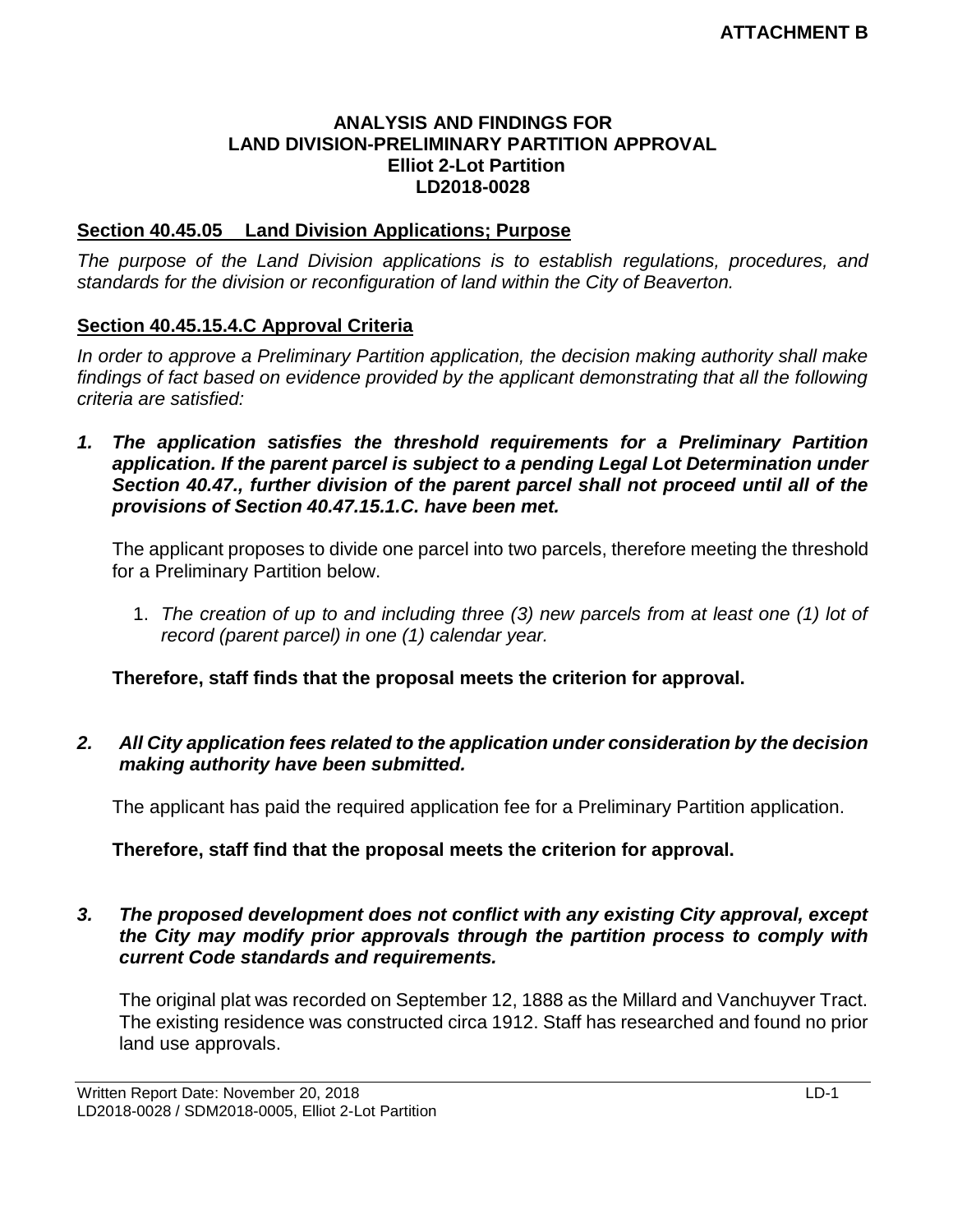**Therefore, staff finds that the proposal meets the criterion for approval.**

*4. Oversized parcels (oversized lots) resulting from the Partition shall have a size and shape which will facilitate the future potential partitioning or subdividing of such oversized lots in accordance with the requirements of the Development Code. In addition, streets, driveways, and utilities shall be sufficient to serve the proposed lots and future potential development on oversized lots. Easements and rights-of-way shall either exist or be provided to be created such that future partitioning or subdividing is not precluded or hindered, for either the oversized lot or any affected adjacent lot.*

The subject site is zoned R7, which requires a minimum lot size of 7,000 square feet. The existing parent parcel is approximately 0.98 acres (42,689 square feet) in size. The proposed two lot partition results in one regularly sized parcel (Parcel 2 which is 7,560 square feet) and one oversized parcel (Parcel 1 which is 28,232 square feet and retains the original historic dwelling) as well as a stormwater tract to serve both parcels. Parcel 1 retains a size and shape that will facilitate future partitioning of said oversized parcel. The applicant has provided a future development plan that demonstrates how parcel 1 can be further partitioned into three (3) residential parcels. The shadow plat demonstrates partitioning off proposed Parcel 2 into an 8,904 square foot parcel, and leaving the remaining parent parcel, Parcel 1, which could be further subdivided. The shadow plat shows the further subdivision of Parcel 1 to include 3 parcels of the following sizes, 8,904, 7,560, and 7650 square feet. Each proposed future lot conforms to the R7 development standards of minimum lot size (7,000 square feet), 65-foot minimum lot width, and 90 feet minimum lot depth.

There is an existing driveway, which will be widened to a 30-foot shared access easement to serve the additional future parcels. This easement would be designated a private access. All future lots will be served by existing utilities accordingly. Staff finds that the proposed size and shape of the oversized lot does not preclude future development of the site to meet the minimum density standards of the R7 zoning district.

**Therefore, staff finds that the proposal meets the criterion for approval.**

*5. Applications that apply the lot area averaging standards of Section 20.05.15.D. shall demonstrate that the resulting land division facilitates the following:* 

*a) Preserves a designated Historic Resource or Significant Natural Resource (Tree, Grove, Riparian Area, Wetland, or similar resource); or,* 

*b) Complies with minimum density requirements of the Development Code, provides appropriate lot size transitions adjacent to differently zoned properties, minimizes grading impacts on adjacent properties, and where a street is proposed*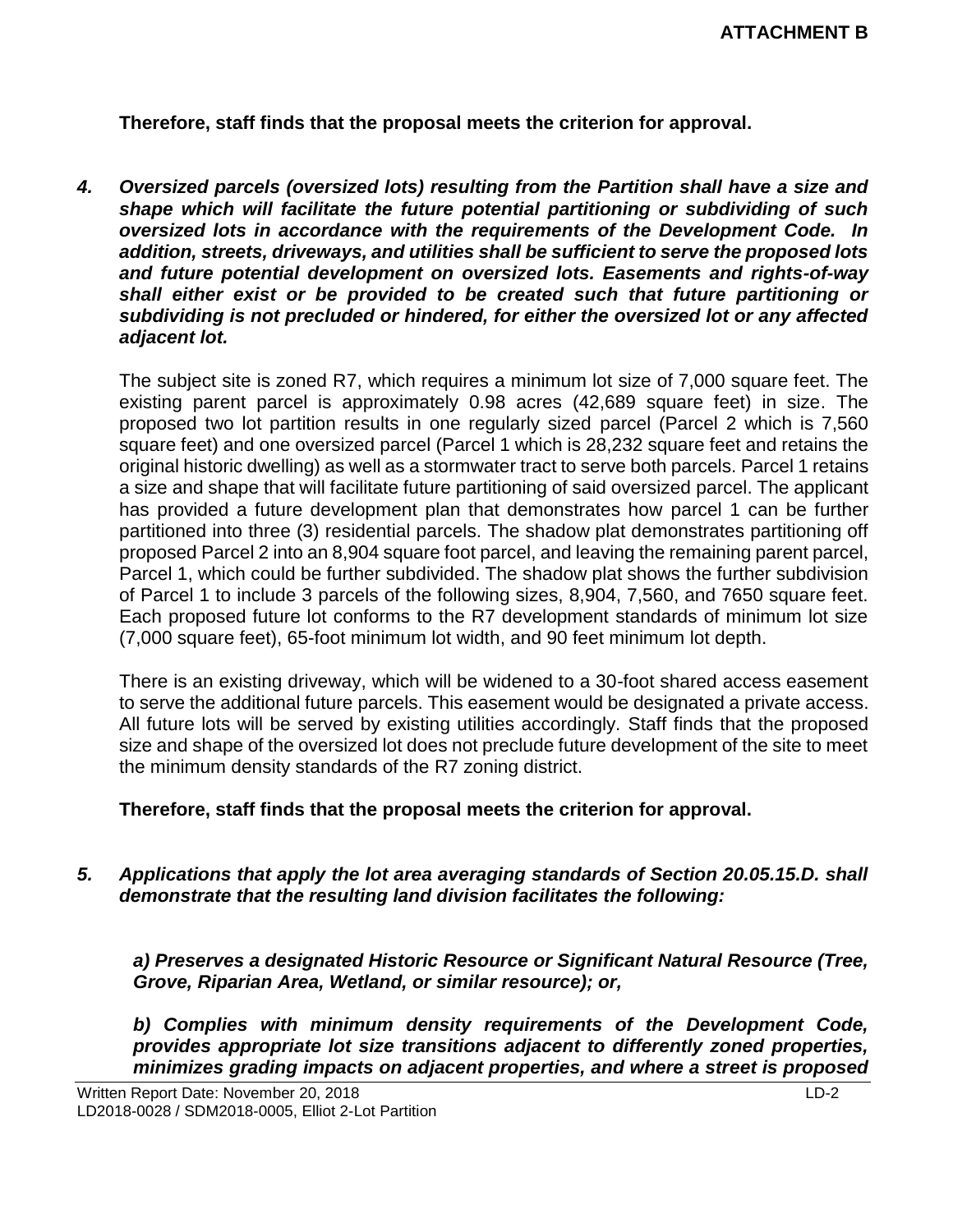#### *provides a standard street cross section with sidewalks.*

Lot averaging is not proposed with this development. The applicant has demonstrated that the proposed lot will meet the minimum lot size of 7,000 square feet for the R7 zone.

## **Therefore, staff finds that the proposal, as conditioned, meets the criterion.**

## *6. Applications that apply the lot area averaging standards of Section 20.05.15.D. do not require further Adjustment or Variance approvals for the Land Division.*

The applicant is not requesting lot averaging. The applicant has shown that the two proposed lots meet the minimum lot area of 7,000 square feet for the R7 zone, and no Adjustment of Variance is being sought.

**Therefore, staff finds that the criterion for approval does not apply.**

#### *7. The proposal does not create a lot which will have more than one (1) zoning designation.*

The proposal will result in two (2) separate lots, where Parcels 1 and 2 are both zoned R7 - Standard Density Residential. The proposal does not create a parcel with more than one zoning designation.

**Therefore, staff finds that the proposal meets the criterion for approval.**

# *8. Applications and documents related to the request requiring further City approval, shall be submitted to the City in the proper sequence.*

The applicant has submitted this Preliminary Partition along with the associated Sidewalk Design Modification application. Concurrent review of the applications satisfies this criterion. No other applications are required of the applicant at this stage of City review.

#### **Therefore, staff finds by meeting the Conditions of Approval, the proposal meets the criterion for approval.**

# **RECOMMENDATION**

Based on the facts and findings presented, staff recommends **APPROVAL** of **LD2018-0028 (Elliot 2-Lot Partition)**, subject to the applicable conditions identified in Attachment D.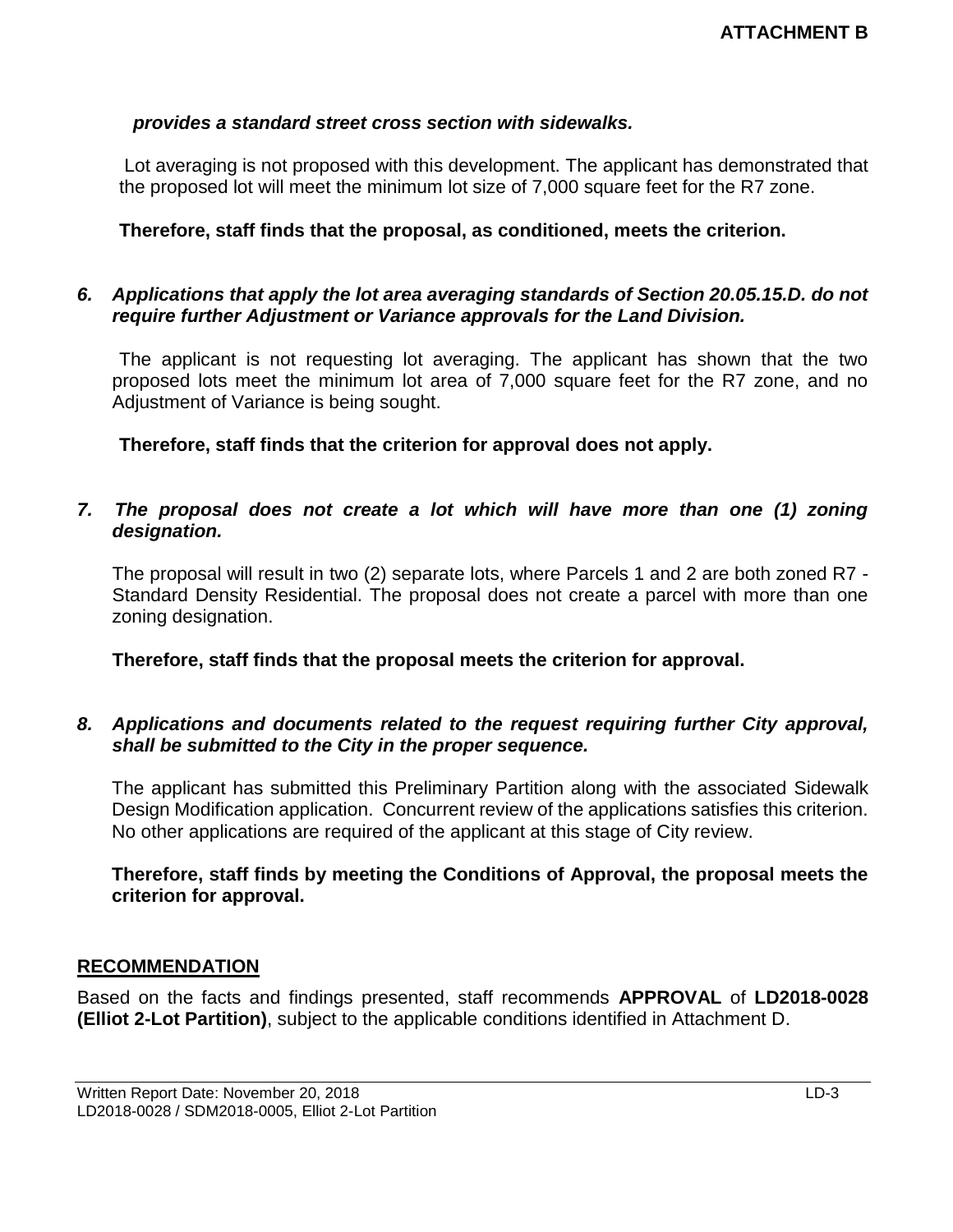| <b>Land Division Standards Code Conformance Analysis</b> |  |
|----------------------------------------------------------|--|
|----------------------------------------------------------|--|

| <b>CODE</b><br><b>STANDARD</b>                          | <b>CODE REQUIREMENT</b>                                                                                                                                                                                                             | <b>PROJECT PROPOSAL</b>                                                                               | <b>MEETS</b><br>CODE? |
|---------------------------------------------------------|-------------------------------------------------------------------------------------------------------------------------------------------------------------------------------------------------------------------------------------|-------------------------------------------------------------------------------------------------------|-----------------------|
| <b>Grading Standards</b>                                |                                                                                                                                                                                                                                     |                                                                                                       |                       |
| 60.15.10.1<br>Applicability                             | Grading standards apply to all land<br>divisions where grading is proposed.                                                                                                                                                         | The proposal is subject to the<br>grading standards contained<br>herein.                              | <b>Yes</b>            |
| 60.15.10.2.A-C<br>Exemptions                            | Exemptions include: Public right-of-<br>way, storm water detention facilities,<br>grading adjacent to an existing public-<br>right of way which results in a finished<br>grade below the elevation of the<br>adjacent right-of-way. | The applicant states the<br>proposal is exempt.                                                       | <b>YES</b>            |
| 60.15.10.3.A<br>0-5 Feet From Property<br>Line          | Maximum of two (2) foot slope<br>differential from the existing or finished<br>slope of the abutting property.                                                                                                                      | No grading or site work is<br>proposed with this partition.                                           | <b>Yes</b>            |
| 60.15.10.3.B<br>5-10 Feet From Property<br>Line         | Maximum of four (4) foot slope<br>differential from the existing or finished<br>slope of the abutting property.                                                                                                                     | No grading or site work is<br>proposed with this partition.                                           | <b>Yes</b>            |
| 60.15.10.3.C<br>10-15 Feet From<br><b>Property Line</b> | Maximum of six (6) foot slope<br>differential from the existing or finished<br>slope of the abutting property.                                                                                                                      | No grading or site work is<br>proposed with this partition.                                           | <b>Yes</b>            |
| 60.15.10.3.D<br>15-20 Feet From<br><b>Property Line</b> | Maximum eight (8) foot slope<br>differential from the existing or finished<br>slope of the abutting property.                                                                                                                       | No grading or site work is<br>proposed with this partition.                                           | <b>Yes</b>            |
| 60.15.10.3.E<br>20-25 Feet From<br><b>Property Line</b> | Maximum ten (10) foot slope<br>differential from the existing or finished<br>slope of the abutting property.                                                                                                                        | No grading or site work is<br>proposed with this partition.                                           | <b>Yes</b>            |
| 60.15.10.3.F<br>Pre-development slope                   | Where a pre-development slope<br>exceeds one or more of the standards<br>in subsections 60.15.10.3.A-E, the<br>slope after grading shall not exceed<br>the pre-development slope                                                    | The applicant does not<br>propose to exceed these<br>standards of pre-development<br>slopes.          | Yes                   |
| <b>Significant Trees and Groves</b>                     |                                                                                                                                                                                                                                     |                                                                                                       |                       |
| 60.15.10.4<br><b>Significant Trees and</b><br>Groves    | Standards for grading within 25 feet of<br>significant trees or groves.                                                                                                                                                             | No grading or site work is<br>proposed with this partition<br>therefore no trees will be<br>impacted. | N/A                   |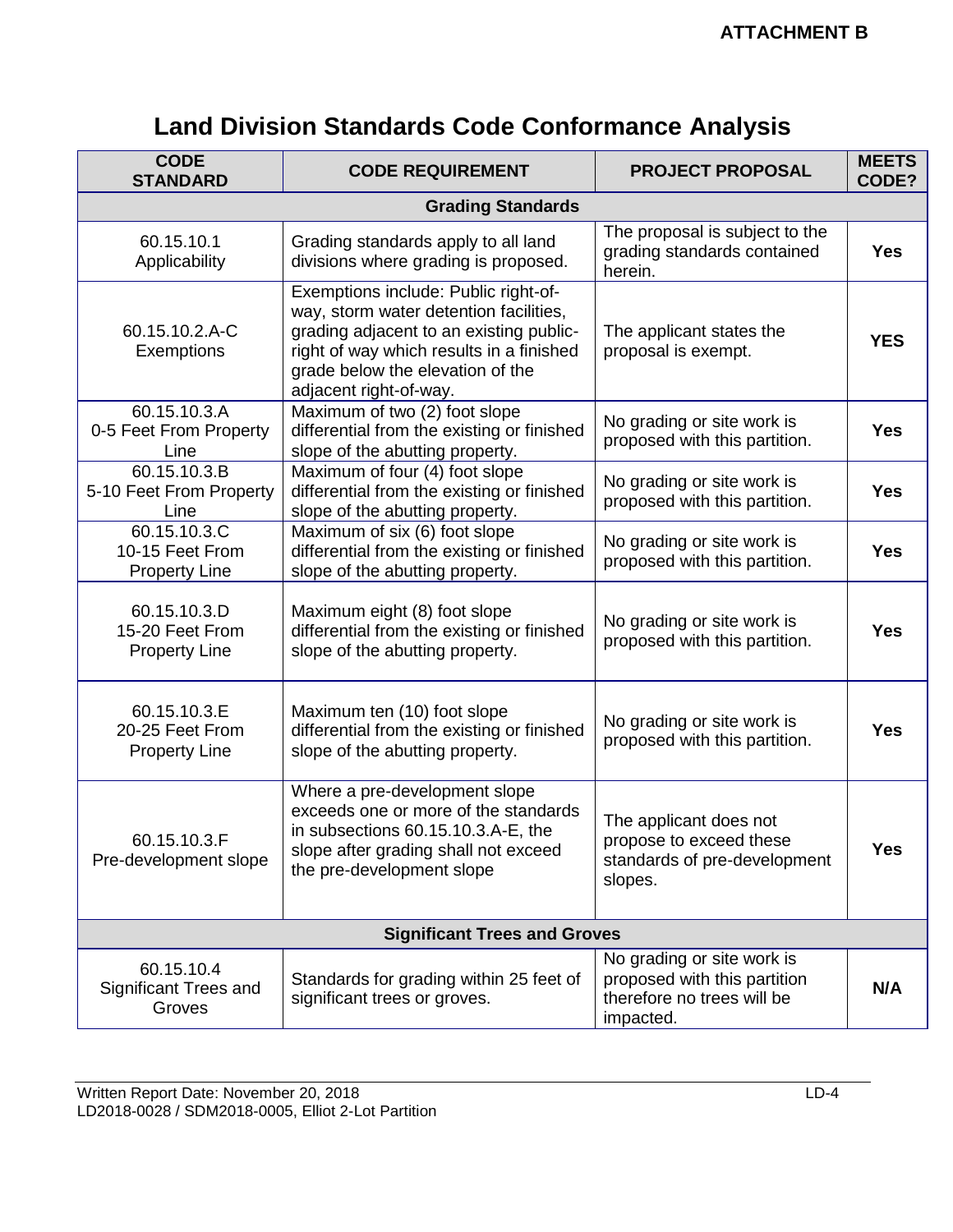#### **ANALYSIS AND FINDINGS FOR SIDEWALK DESIGN MODIFICATION Elliot 2-Lot Partition SDM2018-0005**

#### **Section 40.58.05. Sidewalk Design Modification Application; Purpose**

The purpose of the Sidewalk Design Modification application is to provide a mechanism whereby the City's street design standards relating to the locations and dimensions of sidewalks or required street landscaping can be modified to address existing conditions and constraints as a specific application. For purposes of this section, sidewalk ramps constructed with or without contiguous sidewalk panels leading to and away from the ramp shall be considered sidewalks. This section is implemented by the approval criteria listed herein.

#### **Section 40.58.15.1.C. Approval Criteria**

In order to approve a Sidewalk Design Modification application, the decision making authority shall make findings of fact based on evidence provided by the applicant demonstrating that the following criteria are satisfied:

#### *1. The proposal satisfies the threshold requirements for a Sidewalk Design Modification application.*

Section 40.58.15.1.A.1 Threshold: *An application for Sidewalk Design Modification shall be required when the following threshold applies:*

*1. The minimum sidewalk width, planter strip width, or both minimum standards specified in the Engineering Design Manual are proposed to be modified.*

The applicant requests a modification of the sidewalk improvement standard identified by Engineering Design Manual (EDM) and Beaverton Development Code for streets classified as a Collector by the Beaverton Transportation System Plan, located in residential zones.

The existing sidewalk along SW Davies Road, is approximately 5 feet wide and does not have a planter strip, the applicant proposes to retain the existing sidewalk as is. This section of SW Davies Road does not have planter strips, unlike other sections north of the subject property which do. The EDM standard along collector streets requires a 6-foot wide curbtight sidewalk (EDM Detail No. 216), and a 7.5-foot wide planter strip. The applicant proposes the sidewalk to remain at 5 feet in width, and a reduction of the planter strip requirement to zero in order to match the current configuration along this section of SW Davies Road. The applicant has also requested this modification in order to preserve four (4) mature maple trees (9-inches to 14-inches DBH) located on the edge of the SW Davies right-of-way, and is approximately 138 linear feet along the subject property frontage.

As the proposal does not meet the full sidewalk width standard of the EDM, the proposal meets the threshold requirement for a Sidewalk Design Modification.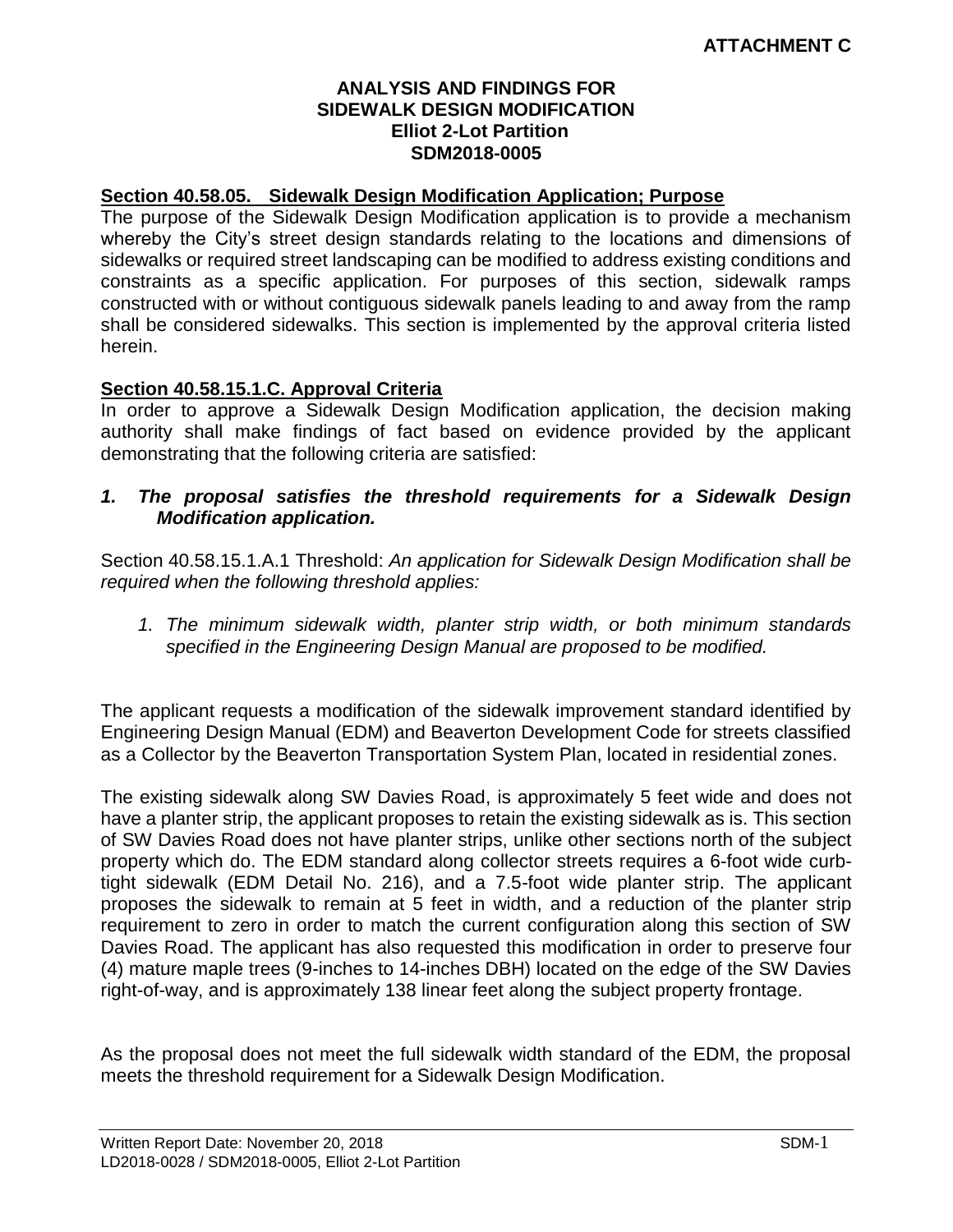**Therefore, staff finds the proposal meets the criterion for approval.**

#### *2. All City application fees related to the application under consideration by the decision making authority have been submitted.*

The City of Beaverton received the appropriate fee for the Sidewalk Design Modification application.

**Therefore, staff finds the proposal meets the criterion for approval.**

- *3. One or more of the following criteria are satisfied:*
	- *a. That there exist local topographic conditions, which would result in any of the following:*
		- *i. A sidewalk that is located above or below the top surface of a finished curb.*
		- *ii. A situation in which construction of the Engineering Design Manual standard street cross-section would require a steep slope or retaining wall that would prevent vehicular access to the adjoining property.*
	- *b. That there exist local physical conditions such as:*
		- *i. An existing structure prevents the construction of a standard sidewalk.*

*ii. An existing utility device prevents the construction of a standard sidewalk. iii. Rock outcroppings prevent the construction of a standard sidewalk without blasting.*

- *c. That there exist environmental conditions such as a Significant Natural Resource Area, Jurisdictional Wetland, Clean Water Services Water Quality Sensitive Area, Clean Water Services required Vegetative Corridor, or Significant Tree Grove.*
- *d. That additional right of way is required to construct the Engineering Design Manual standard and the adjoining property is not controlled by the applicant.*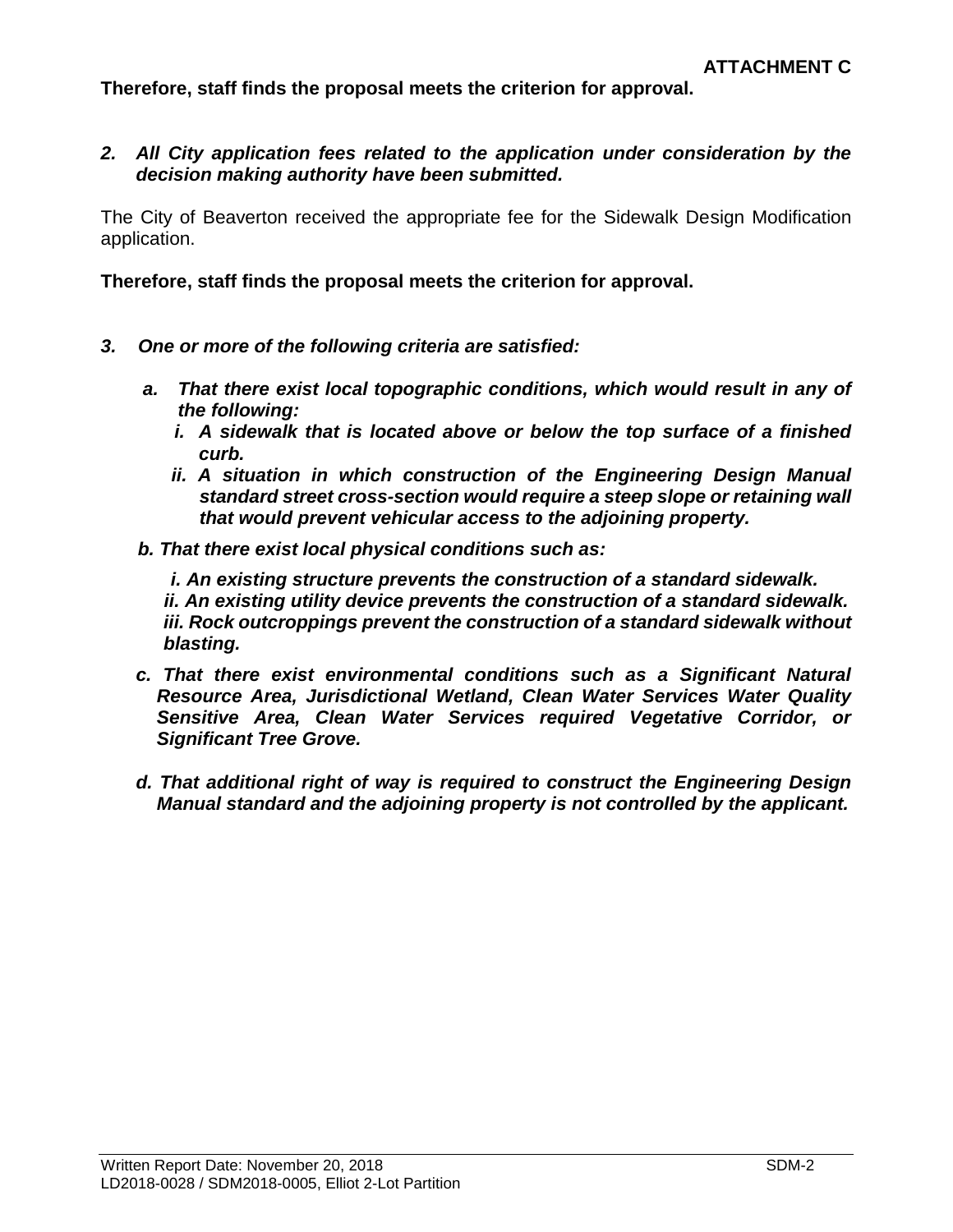The applicant's response to item "a" above, explains that constructing the sidewalk to the EDM standards would require fill on the property as a result to the differences in slope. It may also require a retaining wall at the southern end where there is significant grade change between the existing ground elevation and a future separated sidewalk grade.

The applicant proposes to maintain the existing access point to the subject site. A new separated sidewalk, built to EDM requirements, would result in changes to the existing driveway in order to match a new driveway elevation. The current driveway has a slope of 12%, which is the maximum per the EDM. If required to construct a new separated sidewalk, the back of walk elevation will be approximately 0.45 feet above the existing driveway, thus the driveway would need to be reconstructed for 50 feet in order to create a new driveway matching a new sidewalk in order to not exceed 12% slope. Any driveway reconstruction will result in too steep a driveway. There are three (3) utility boxes at the northeast corner of the subject site that would be in the direct path of new sidewalk. The boxes would need to be relocated if a standard sidewalk were constructed.

Staff concur with the applicant's statements for supportive findings in response to the criterion. Staff also observes that there exists slope differences across the subject site, with the steepest slopes occurring at the southeast and southwestern portions of the site.

#### **Therefore, staff finds the proposal meets the criterion for approval.**

#### *4. The proposal complies with provisions of Section 60.55.25 Street and Bicycle and Pedestrian Connection Requirements and 60.55.30 Minimum Street Widths.*

Staff refer to and incorporate the findings of fact prepared in response to the Facilities Review approval criteria for this project, associated with case file LD2018-0028. In part, the proposed dedication will help to accommodate future widening of SW Davies Road for sidewalk and road improvements.

**Therefore, staff finds that the proposal meets the criterion for approval.**

#### *5. Applications and documents related to the request, which will require further City approval, shall be submitted to the City in the proper sequence.*

The applicant has submitted this Sidewalk Design Modification application, and the Land Division – Preliminary Partition application as mentioned. No additional applications are necessary.

**Therefore, staff finds the proposal meets the criterion for approval.**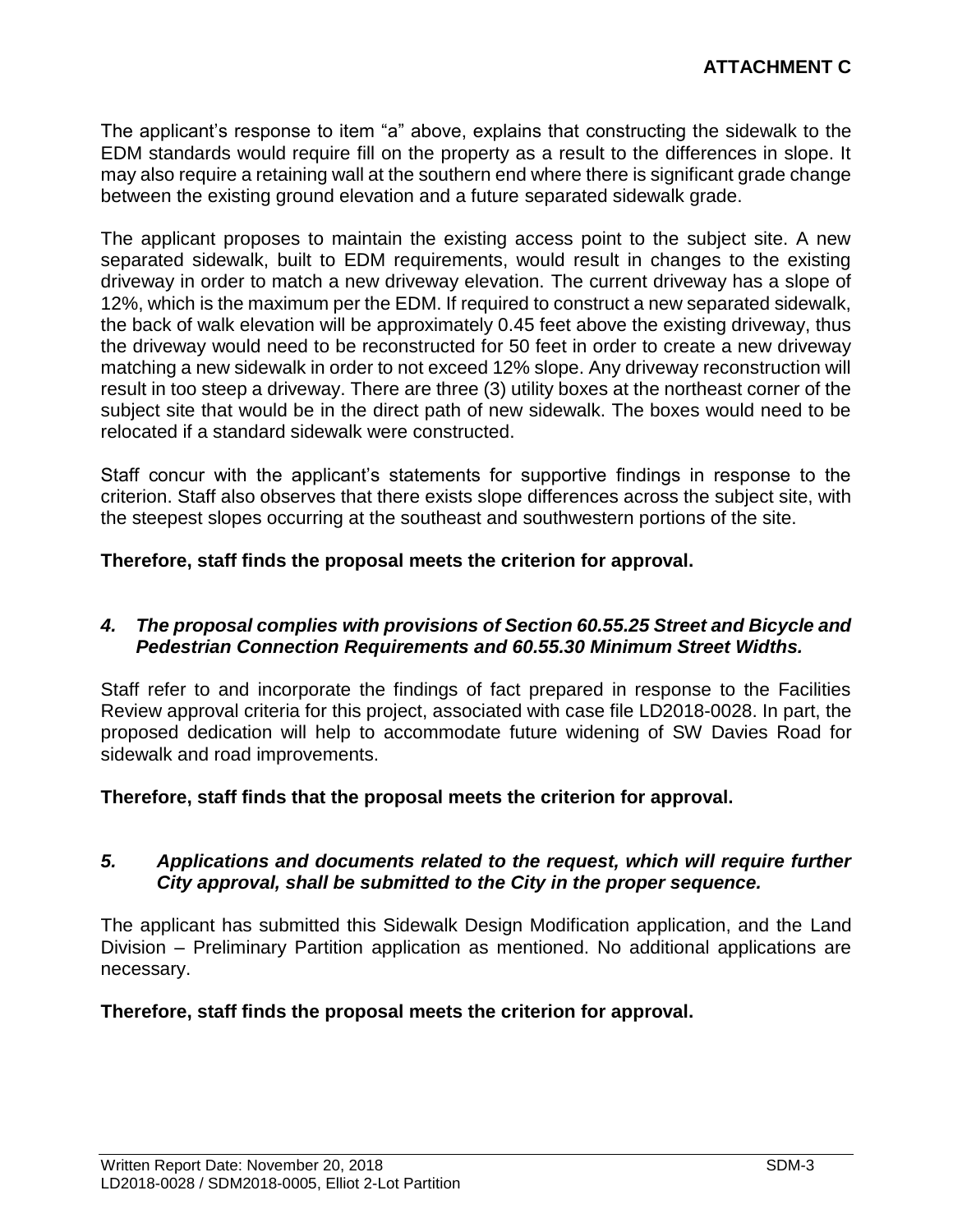## *6. The proposed Sidewalk Design Modification provides safe and efficient pedestrian circulation in the site vicinity***.**

Staff refer to and incorporate the findings of fact prepared in response to the Facilities Review approval criteria for this project, associated with case file LD2018-0028. The project proposes to maintain the existing sidewalk in order to provide for safe and efficient pedestrian circulation along the property frontage, as well as to meet current ADA (Americans with Disabilities Act) guidelines.

#### **Therefore, staff finds the proposal meets the criterion for approval.**

#### **DECISION:**

Based on the facts and findings presented, the Planning Director hereby **APPROVES SDM2018-0005 – Elliot 2-Lot Partition** subject to the Conditions of Approval identified in Attachment D, herein.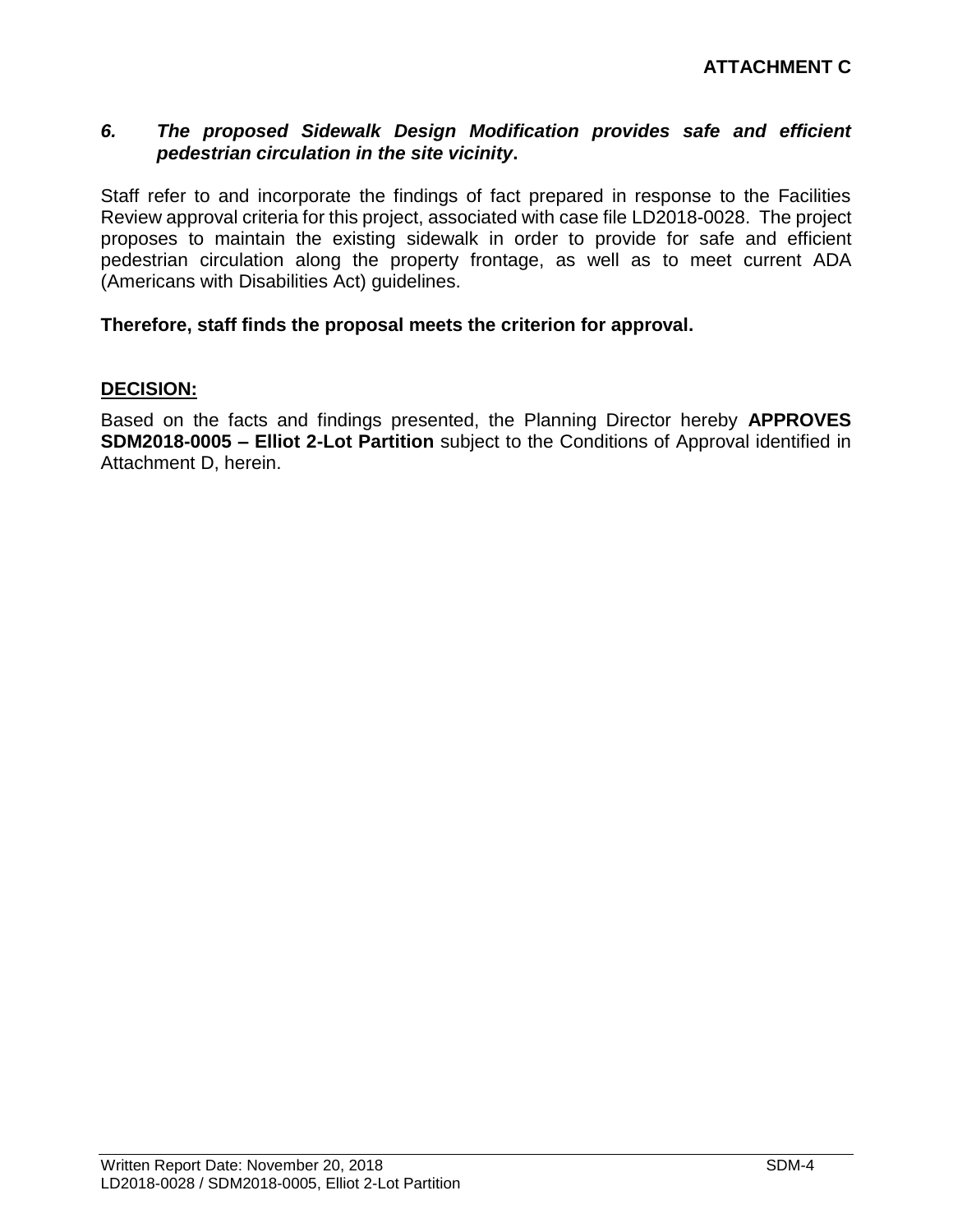#### **CONDITIONS OF APPROVAL Elliot 2-Lot Partition and Sidewalk Design Modification LD2018-0028 / SDM2018-0005**

#### **LD2018-0028 Preliminary Partition:**

#### **A. Prior to any site work commencing and issuance of the Site Development permit, the applicant shall:**

- 1. Ensure the associated Sidewalk Design Modification application (SDM2018-0005) has been approved and is consistent with the submitted plans. (Planning/SF)
- 2. Submit a narrative that responds to all applicable conditions of approval and discusses how each condition has or will be satisfied prior to issuance of the Site Development Permit. (Site Development Div./JJD)
- 3. Submit the required plans, application form, fee, and other items needed for a complete site development permit application per the applicable review checklist. (Site Development Div./JJD)
- 4. Contract with a professional engineer to design and monitor the construction for any work governed by Beaverton Municipal Code 9.05.020, as set forth in Ordinance 4417 (City Engineering Design Manual and Standard Drawings), Beaverton Development Code (Ordinance 2050, 4010 +rev.), the Clean Water Services District Design and Construction Standards (April 2017, Resolution and Ordinance 2017-05), and the City Standard Agreement to Construct and Retain Design Professionals in Oregon. (Site Development Div./JJD)
- 5. Submit a completed and executed City Standard Agreement to Construct Improvements and Retain Design Professional(s) Registered in Oregon. After the site development permit is issued, the City Engineer and the Planning Director must approve all revisions as set out in Ordinances 2050, 4010+rev., and 4417; however, any required land use action shall be final prior to City staff approval of the engineering plan revision and work commencing as revised. (Site Development Div./JJD)
- 6. Have the ownership of the subject property guarantee all public improvements, site grading, storm water management (quality and quantity) facilities, facility landscape planting, and common driveway construction by submittal of a City-approved security. The security approval by the City consists of a review by the City Attorney for form and the City Engineer for amount, equivalent to 100 percent or more of estimated construction costs. (Site Development Div./JJD)
- 7. Submit any required off-site easements, executed and ready for recording, to the City after approval by the City Engineer for legal description of the area encumbered and City Attorney as to form. (Site Development Div./JJD)
- 8. Have obtained the Tualatin Valley Fire and Rescue District Fire Marshal's approval of the site development plans as part of the City's plan review process. (Site Development Div./JJD)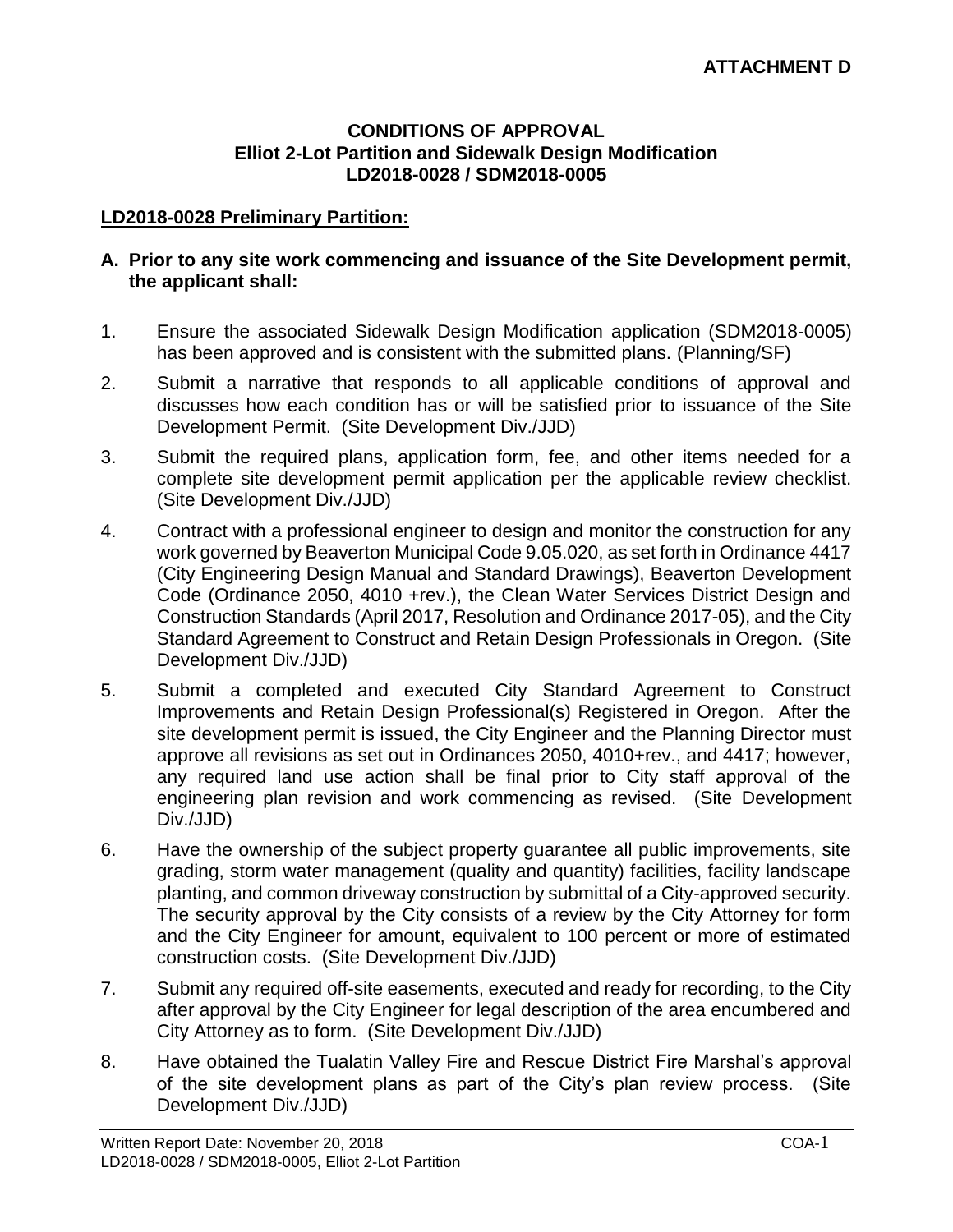- 9. Provide a detailed drainage analysis of the subject site and prepare a report prepared by a professional engineer meeting the standards set by the City Engineer. The analysis shall identify all contributing drainage areas and plumbing systems on and adjacent to the site with the site development permit application. The analysis shall also delineate all areas on the site that are inundated during a 100-year storm event in addition to any mapped FEMA flood plains and flood ways. (Site Development Div./JJD)
- 10. Provide construction plans that show how each lot will be independently served by utility systems as required by the City Engineer and City Building Official per City standards. All site sewer (storm and sanitary) plumbing that serves more than one lot, or crosses onto another lot, shall be considered a public system and shall be constructed to the requirements of the City Engineer. Sheet flow of surface water from one lot's paved area to another lot's paved area shall not be considered a direct plumbing service. (Site Development Div./JJD)
- 11. Apply for private site plumbing permits from the Building Division in order to decommission the existing septic system and allow for private service connection construction for the existing home and the new home. (Site Development Div./JJD)
- 12. Submit a final design for the grading surrounding, adjacent, and within the storm water quality facility designed by a civil engineer or structural engineer for the expected hydrological conditions. Some minor changes to the grading may be needed in order to provide an adequate containment. This may require other minor modifications to the proposed storm water management facilities as reflected within the land-use application submittal. This land-use approval shall provide for such minor surface modifications (examples: revised grading or addition of small retaining walls, structure relocation, and interior grade changes less than two vertical feet variance) in the proposed facility without additional land-use applications, as determined by the City Engineer and City Planning Director. (Site Development Div./JJD)
- 13. Submit a revised grading plan showing that each lot has a minimum building pad elevation that is at least one foot higher than the maximum possible high water elevation (emergency overflow) of the storm water management facilities and show a safe overflow route. A minimum finish floor elevation shall established for the future home based on **service provision needs and whichever of the following three is highest in elevation: 1)** at least two feet higher than the rim elevation of the downstream public sanitary sewer manhole; **2)** two feet higher than the rim/overflow of the storm facility; and **3)** as necessary to provide adequate fall per engineering and plumbing code standards to the furthest service point. It must also be shown that existing homes will not have any potential adverse drainage impact from the proposed site grading changes, utility construction, and storm facility overflow condition. (Site Development Div./JJD)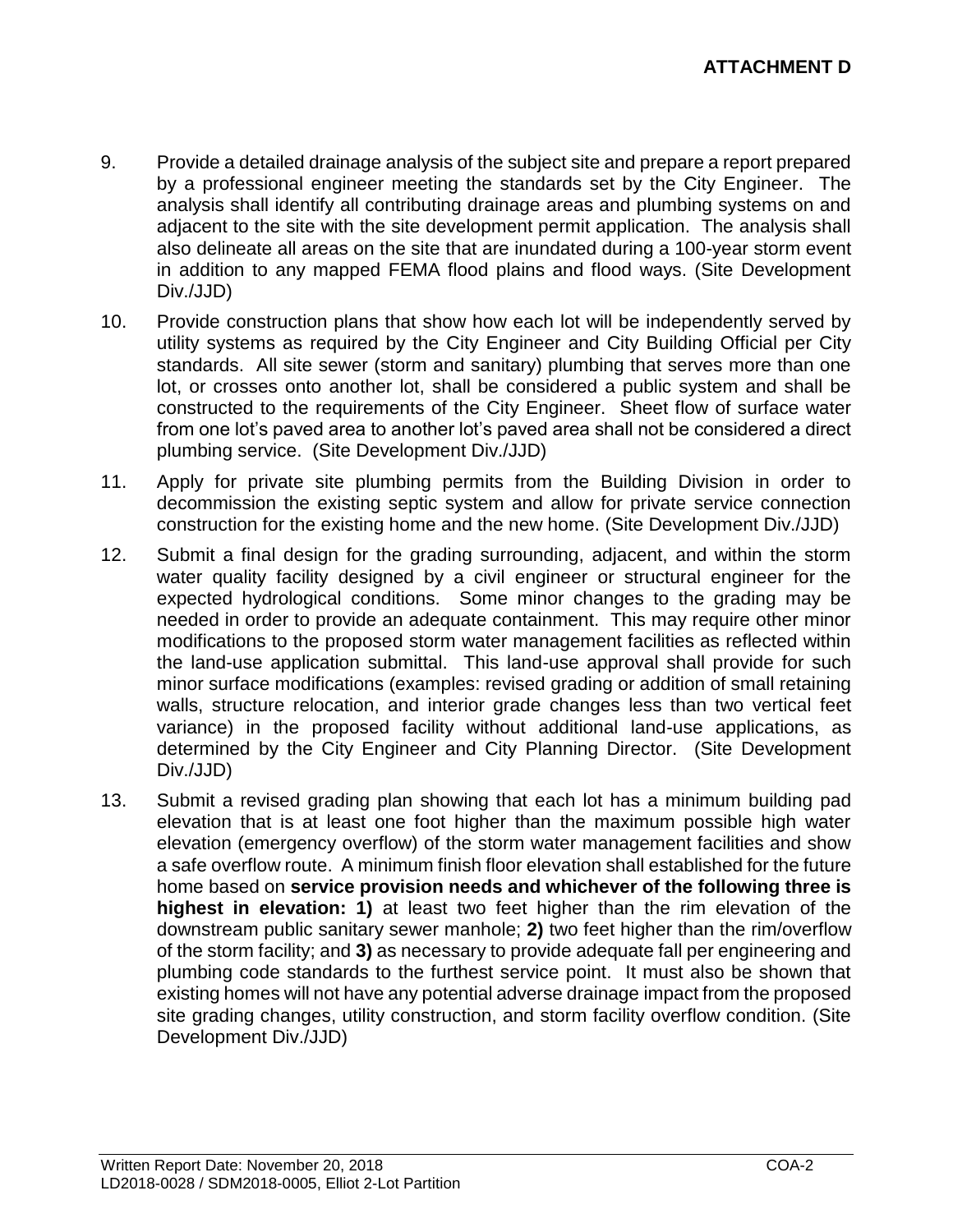- 14. Submit to the City a certified impervious surface determination of the proposed project's new impervious area proposed for any common areas and common private driveways prepared by the applicant's engineer, architect, or surveyor. (Site Development Div./JJD)
- 15. Pay storm water system development charges (overall system conveyance) for the new impervious area proposed for the common driveway. (Site Development Div./JJD) (Site Development Div./JJD)
- 16. Provide plans for the placement of underground utility lines within the site to the existing homes, and for services to the proposed new home sites. No overhead services shall remain to any lot including the existing home. If existing utility poles along existing street frontages must be moved to accommodate the proposed improvements, the affected lines must be either undergrounded or a fee in lieu of undergrounding paid per Section 60.65 of the Development Code. (Site Development Div./JJD)
- 17. Provide plans for LED street lights along the site's public street frontages and the common driveway (Illumination levels to be evaluated per City Design Manual, Option C requirements unless otherwise approved by the City Public Works Director, Traffic Engineer, and City Engineer). (Site Development Div./JJD)

# *B.* **Prior to approval of the Final Plat, the applicant shall:**

- 18. Provide a written maintenance agreement or Homeowner Association Conditions, Covenants and Restrictions (CC&Rs) document for review by the City Attorney, in regard to the ongoing maintenance of the common areas. The agreement shall be recorded concurrently with the final plat. (Planning / SF)
- 19. Submit a Final Land Division Application. In accordance with Section 50.90 of the Development Code, submittal of a complete final land division application shall be made within 2 years after preliminary plat approval, unless a time extension is approved. (Planning / SF)
- 20. Submit a completed Land Division Agreement form to provide assurance that all the conditions of approval shall be met and that the development will be constructed in accordance with City requirements. (Planning / SF)
- 21. Demonstrate that all lots meet ordinance standards for lot size, dimension and frontage, as approved. A copy of the final plat providing all dimensions and the square footage of each lot shall be submitted. (Planning / SF)
- 22. Provide written assurance to the Planning Division that each and every lot is buildable without variance under City Ordinances effective as of the date of preliminary plat approval. Tracts and other parcels not proposed for development shall also be listed with a statement of their purpose. (Planning / SF)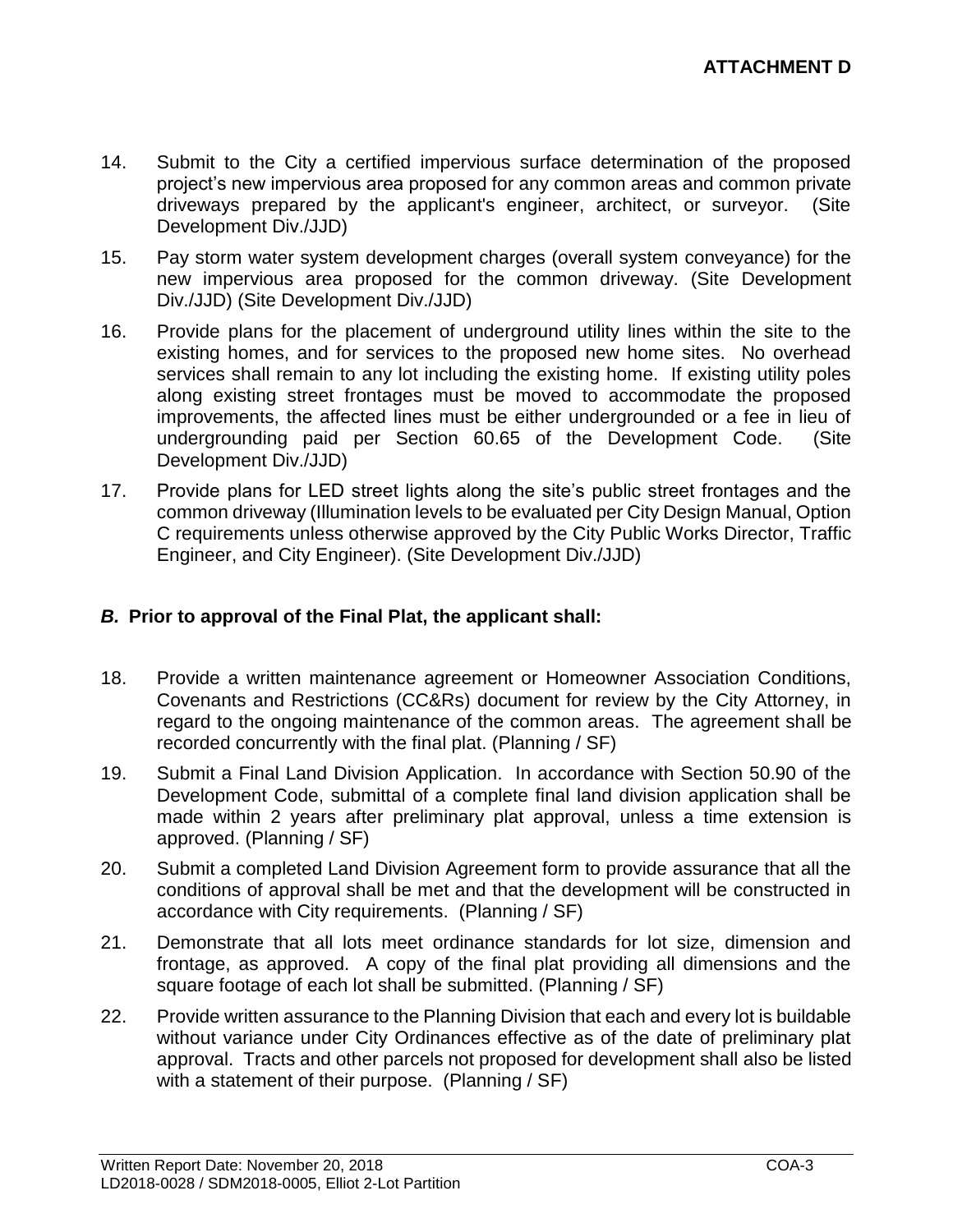- 23. Pay all City liens, taxes and assessments or apportion to individual lots. Any liens, taxes and assessments levied by Washington County shall be paid to them according to their procedures. (Planning / SF)
- 24. Identify all improvements within tracts and public rights-of-way and specify the maintenance responsibilities of those improvements. (Planning / SF)
- 25. Have commenced construction of the site development improvements to provide minimum critical public services to the existing home and proposed lot (access graded, cored and rocked; wet utilities installed) as determined by the City Engineer and to allow for verification that the location and width of proposed rights of way and easements are adequate for the completed infrastructure, per adopted City standards. (Site Development Div./JJD)
- 26. Show granting of any required on-site easements on the partition plat, along with plat notes as approved by the City Engineer for area encumbered and County Surveyor as to form and nomenclature. The applicant's engineer or surveyor shall verify all pre-existing and proposed easements are of sufficient width to meet current City standards in relation to the physical location of existing site improvements. (Site Development Div./JJD)
- 27. Have verified to the satisfaction of the City Engineer that the location and width of proposed rights of way and easements are adequate per the overall development plan; that each parcel and tract has proper access provisions; and that each parcel and tract has adequate public utility service provision/availability per adopted City standards and requirements. (Site Development Div./JJD)
- 28. Provide plans that show Option C street lighting that meets the Engineering Design Manual street lighting standards for collector streets. (Transportation/JK)
- 29. Provide plans that show the reconstruction of the existing driveway to meet ADA standards. (Transportation/JK)
- 30. Submit a Final Land Division Application. In accordance with Section 50.90 of the Development Code, submittal of a complete final land division application shall be made within 24 months after preliminary plat approval, unless a time extension is approved. (Planning Division/SF)
- 31. The following shall be represented on the plat and recorded with Washington County: (Transportation/JK)
- 32. Dedication of right-of-way to provide for an additional 6.25 feet to meet the full 31 feet from the centerline of SW Davies Road.

# **C. Prior to building permit issuance for a new home, the applicant shall:**

- 33. Submit a complete site development permit application and obtain the issuance of site development permit from the Site Development Division. (Site Development Div./JJD)
- 34. Have recorded the final plat with the County Surveyor and submitted a copy to the City. (Site Development Div./JJD)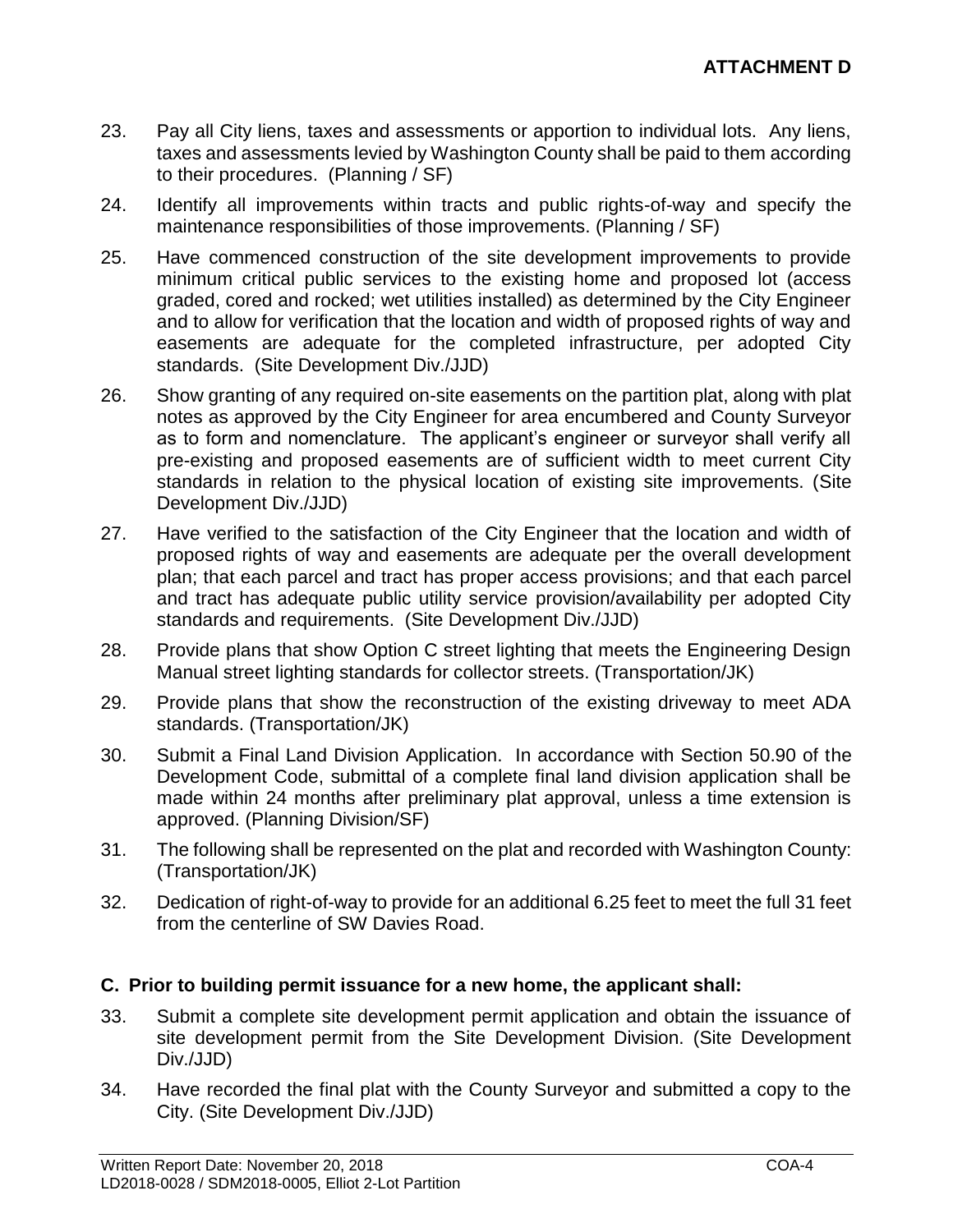- 35. Have substantially completed the site development improvements as determined by the City Engineer. (Site Development Div./JJD)
- 36. Submit plans that reflect the minimum finish floor elevations determined and shown on the approved site development plans based on **service provision needs and whichever of the following three is highest in elevation: 1)** at least two feet higher than the rim elevation of the downstream public sanitary sewer manhole; **2)** two feet higher than the rim/overflow of the storm facility and **3)** as necessary to provide adequate fall per engineering and plumbing code standards to the furthest service point. (Site Development Div./JJD)
- 37. Pay a storm water system development charge (overall system conveyance) for the one new home (1 ESU). (Site Development Div./JJD)
- 38. Have placed underground all existing overhead utilities and any new utility service lines within the project, including the existing home, and along any existing street frontage, as determined at site development permit issuance. (Site Development Div./JJD)
- 39. Make provisions for installation of all mandated erosion control measures to achieve City inspector approval at least 24 hours prior to call for foundation footing form inspection from the Building Division. (Site Development Div./JJD)

# **D. Prior to final inspection of any building permit, the applicant shall:**

- 40. Install or replace, to City specifications, all sidewalks, curb ramps and driveway aprons which are missing, damaged, deteriorated, or removed by construction along the new house frontage and any the existing house frontage. (Site Development Div./JJD)
- 41. Have the landscaping completely installed or provide for erosion control measures around any disturbed or exposed areas per Clean Water Services standards. (Site Development Div./JJD)

# **E. Prior to release of performance security, the applicant shall:**

- 42. Have completed the site development improvements as determined by the City Engineer and met all outstanding conditions of approval as determined by the City Engineer and Planning Director. Additionally, the applicant and professional(s) of record shall have met all obligations under the City Standard Agreement to Construct Improvements and Retain Design Professional Registered in Oregon, as determined by the City Engineer. (Site Development Div./JJD)
- 43. Submit, if needed, any required on-site easements not already dedicated on the plat, executed and ready for recording, to the City after approval by the City Engineer for area encumbered and City Attorney as to form. The applicant's engineer or surveyor shall verify all pre-existing and proposed easements are of sufficient width to meet City standards. (Site Development Div./JJD)